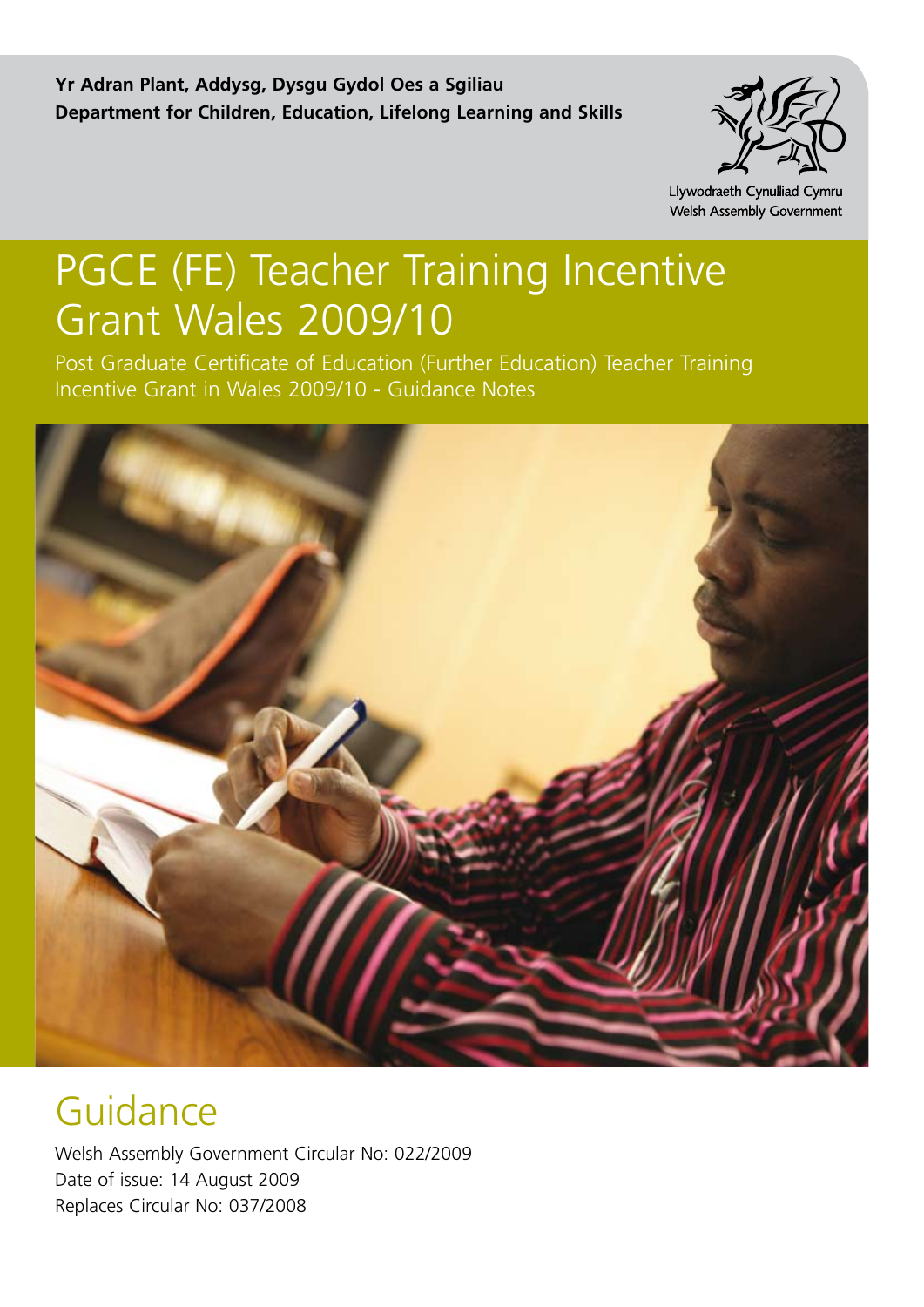# PGCE (FE) Teacher Training Incentive Grant Wales 2009/10

| Audience | Glyndwr University, Cardiff University and University of Wales, |  |  |
|----------|-----------------------------------------------------------------|--|--|
|          | Newport.                                                        |  |  |

**Overview** Guidance for use by PGCE (FE) initial teacher training providers offering the one year full time course [i.e. Cardiff University, Glyndwr University and University of Wales, Newport] in administering, assessing eligibility and the methodology for calculating payments made under the scheme in 2009/10.

**Action** University financial administrators.

**required**

| <b>Further</b> | Patrick Moran                                              |
|----------------|------------------------------------------------------------|
| information    | Learning Improvement and Professional Development Division |
|                | Welsh Assembly Government                                  |
|                | Cathays Park                                               |
|                | Cardiff                                                    |
|                | CF10 3NQ                                                   |
|                | Tel: 029 2082 6076                                         |
|                | Fax: 029 2082 6109                                         |
|                | E-mail: teachingenquiries@wales.gsi.gov.uk                 |
|                |                                                            |
|                |                                                            |

**Additional** Electronic version only. **copies**

**Related** None. **documents**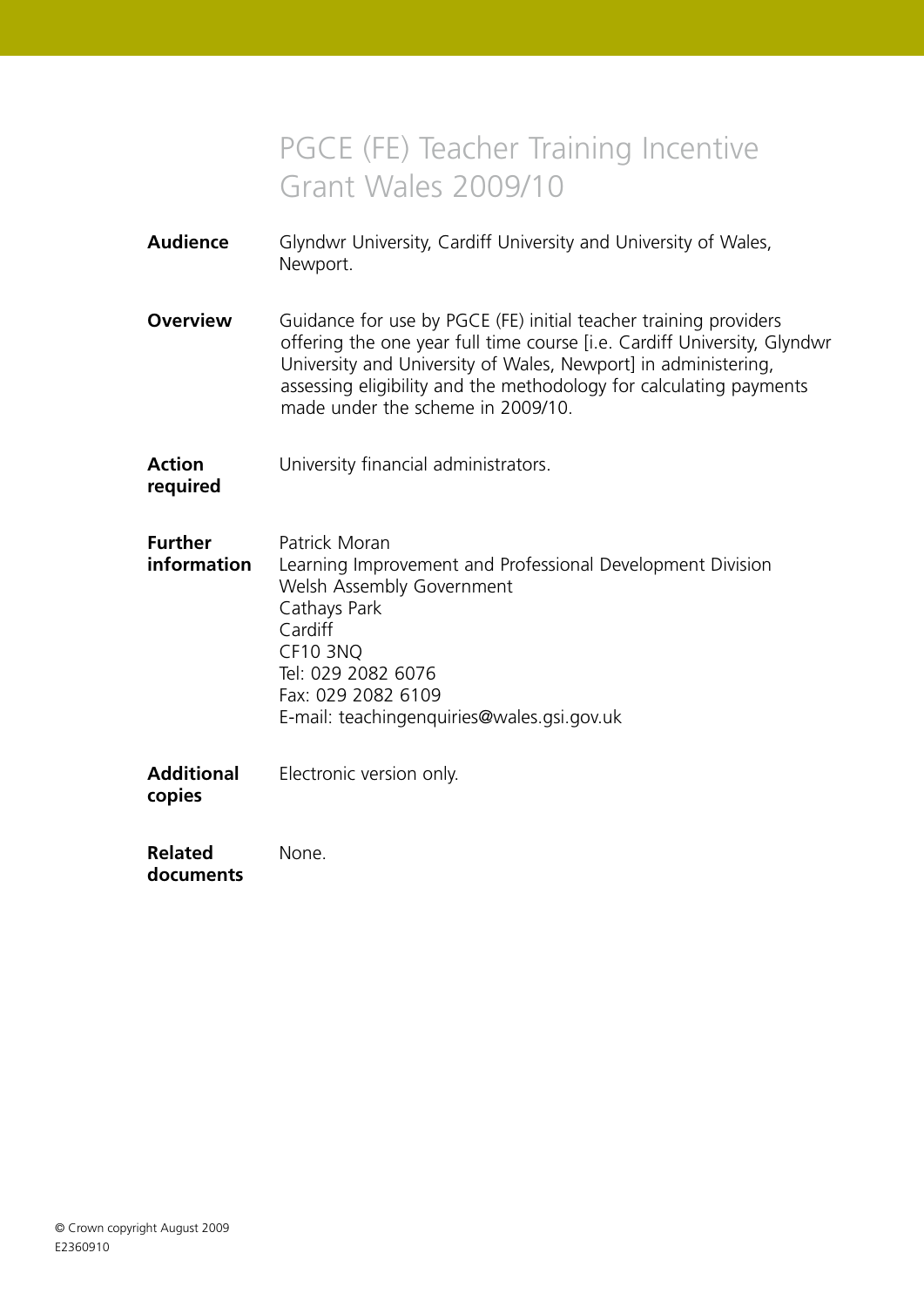# **PGCE (FE) TEACHER TRAINING INCENTIVE GRANT IN WALES 2009/10**

# **GUIDANCE NOTES**

# **CONTENTS LIST** Page

|     | Summary                                                                                | $\overline{2}$ |
|-----|----------------------------------------------------------------------------------------|----------------|
|     | Section 1: Eligibility for PGCE (FE) training grants                                   | 3              |
|     | Section 2: Payment of grant                                                            | $\overline{4}$ |
|     | Section 3: When the payments should be made                                            | 5              |
|     | Section 4: How the training grants will be paid                                        | 5              |
|     | Section 5: How funding for the training grants will be passed to<br>training providers | 5              |
|     | Section 6: Funding to cover the provider's administration costs                        | 6              |
|     | Section 7: Recovery of grants paid                                                     | 6              |
|     | <b>ANNEXES</b>                                                                         |                |
| 1.  | <b>Frequently Asked Questions</b>                                                      | 8              |
| 2.  | Payment of Training Grants - Instructions for Training Providers                       | 9              |
| 2A. | Form TTFE/2A 2009/10 - Authorised Signatures for Claims                                | 12             |
| 2B. | Form TTFE/2B 2009/10 - Student Claim and Declaration                                   | 13             |
| 2C. | Form TTFE/2C 2009/10 - Provider's Declaration                                          | 14             |
| 2D. | Form TTFE/2D 2009/10 - Notification Form of Eligible Students                          | 15             |
| 2E. | Form TTFE/2E 2009/10 - Payment Claim and Declaration                                   | 16             |
| 2F. | Form TTFE/2F 2009/10 - Training Incentive Auditor's Certification                      | 17             |
| 3.  | <b>Information for Students</b>                                                        | 19             |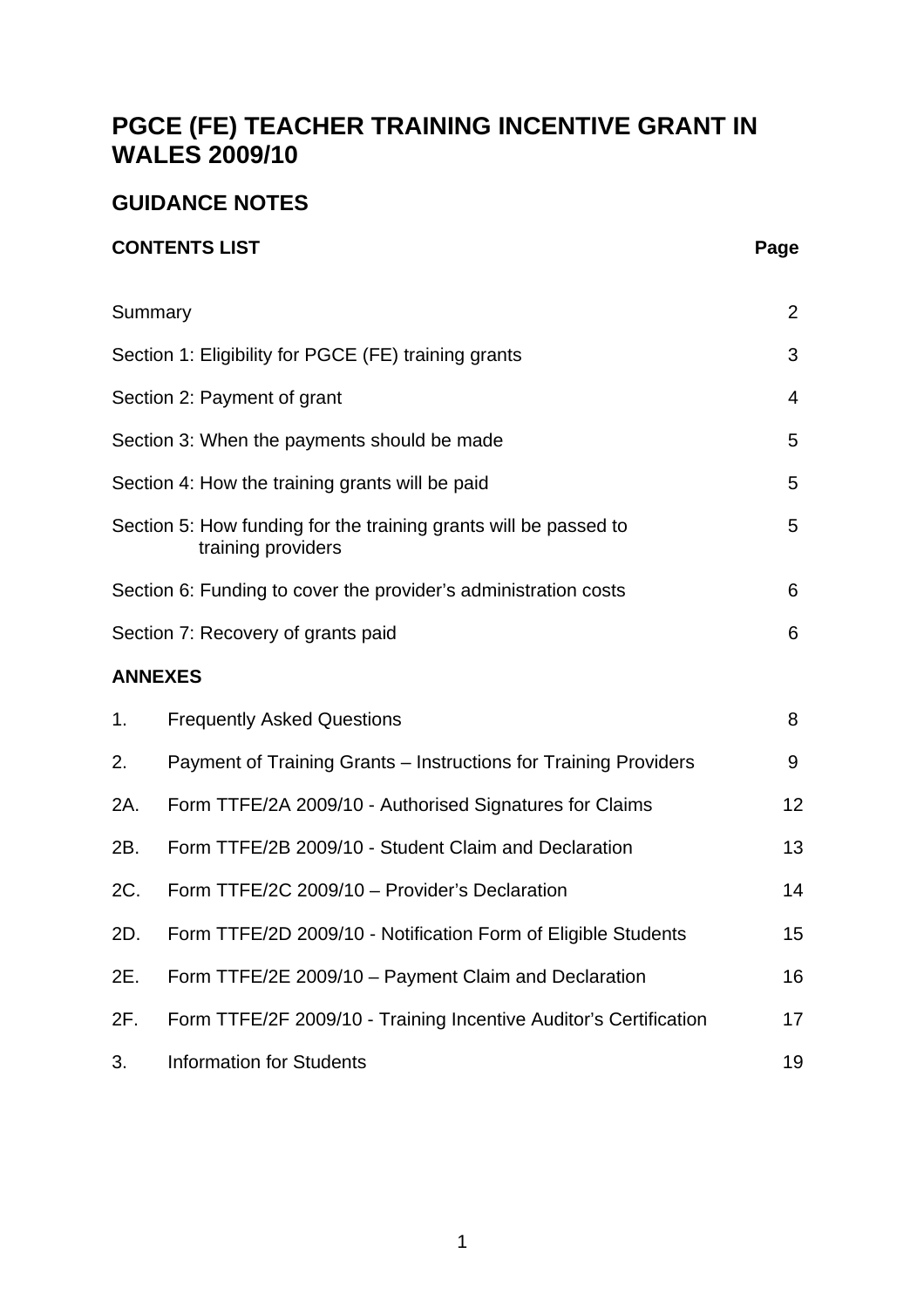# **PGCE (FE) TEACHER TRAINING INCENTIVE GRANT IN WALES 2009/10**

# **GUIDANCE NOTES**

# **Summary**

These guidance notes provide information on the PGCE (FE) teacher training incentive in Wales and outline the funding available, grant eligibility and how payments will be made.

They apply to graduate students on full time pre-service courses of PGCE (FE) initial teacher training leading to a qualification to teach further education, starting between September 2009 and August 2010. These courses **do not** confer Qualified Teacher Status (QTS).

A training grant of £6,000 may be paid to eligible students during the PGCE (FE) course. This may be increased to £7,000 for those eligible students who are studying to become mathematics or science FE lecturers on the PGCE (FE) course.

These guidance notes incorporate information for PGCE (FE) initial teacher training providers on the detailed arrangements for making grant payments and the forms which they will need to complete.

Full details are set out in the scheme guidance below. These guidance notes should be read as a whole for confirmation of grant eligibility.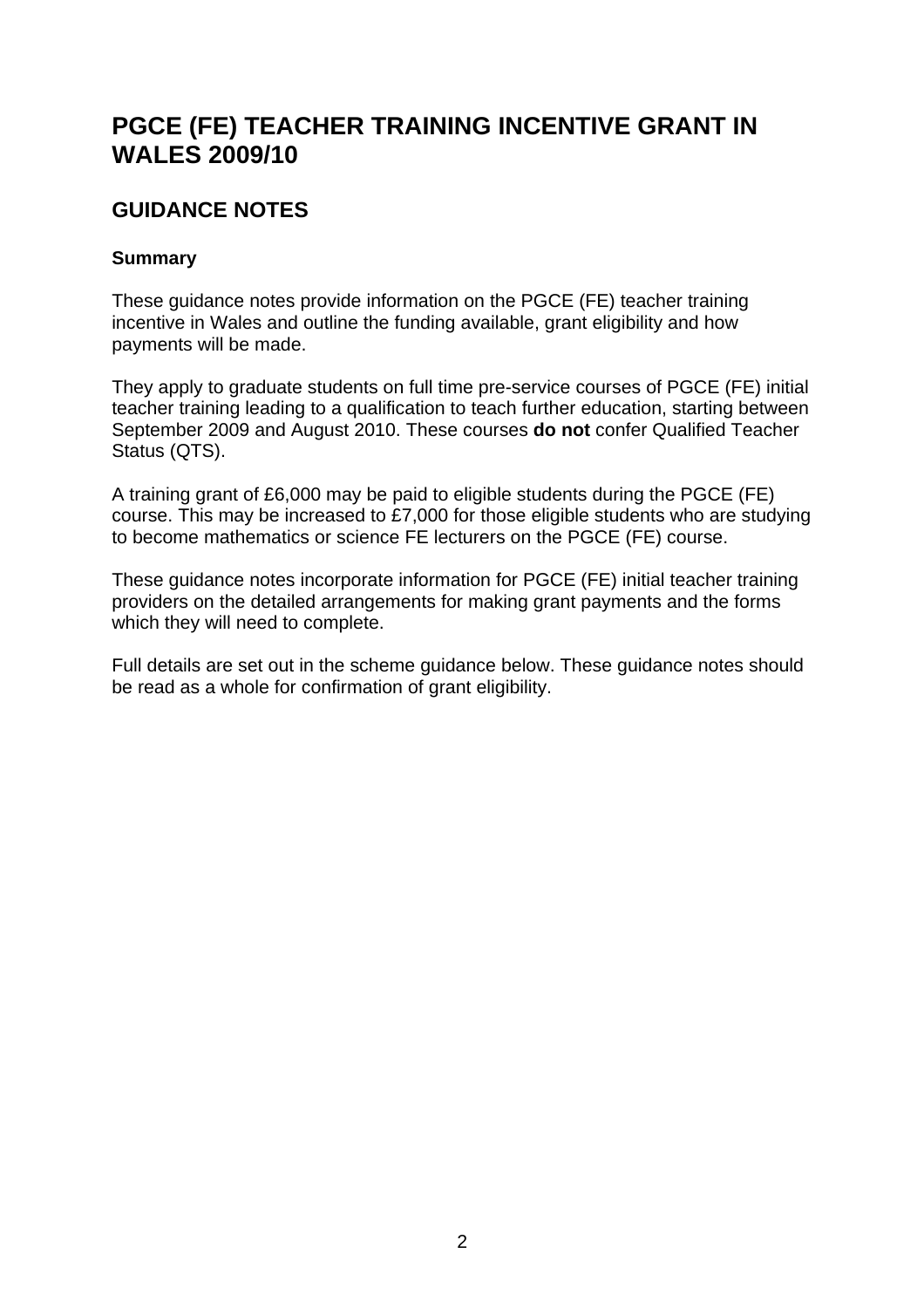# **1. Eligibility for PGCE (FE) training grant**

1.1. The training grant is available to graduates starting full-time postgraduate initial teacher training at further education level with a higher education institution (university or associated college) in Wales between September 2009 and August 2010, up to the intake targets for those courses.

1.2. To qualify for this training grant students must, on entry to the course, hold a first degree of a United Kingdom higher education institution or equivalent qualification.

1.3. Students must satisfy residency requirements as set out in Welsh Assembly Government regulations governing the student support system in Wales<sup>1</sup>. Students unsure of their residency status should contact their local authority or the institution at which they wish to train for clarification.

1.4. Those following a pre-service PGCE (FE) full-time course are eligible for a grant of up to £6,000 during the PGCE (FE) course, increased to £7,000 for students studying to become maths or science FE lecturers on a pre-service PGCE (FE) full-time course.

1.5. The following course elements qualify students for the increased bursary for students studying to become maths or science FE lecturers. To qualify, the student must spend more than 50% of teaching practice time in teaching one or more of the subjects listed below:-

#### **Maths subjects:**

Maths (general) **Pure Maths** Applied Maths Statistics Maths and mechanics Maths and statistics

# **Science subjects:**

 $\overline{a}$ 

Science (general) Science (applied) Anatomy and physiology **Anatomy** Astronomy Biology **Biology Applied biology** Botany **Zoology** Combined/ General Sciences Integrated science Double Award science Single Award science Human biology Chemistry Environmental and conservation Electronics sciences Rural science **Agricultural science** Agricultural science Science in society **Geology** Geology Earth science **Physics** Sports science

 $1$  At the time of writing, these are contained in Part 2 of Schedule 1 to the Assembly Learning Grants and Loans (Higher Education) (Wales) Regulations 2008, as amended by the Assembly Learning Grants and Loans (Higher Education) (Wales) (Amendment) Regulations 2008.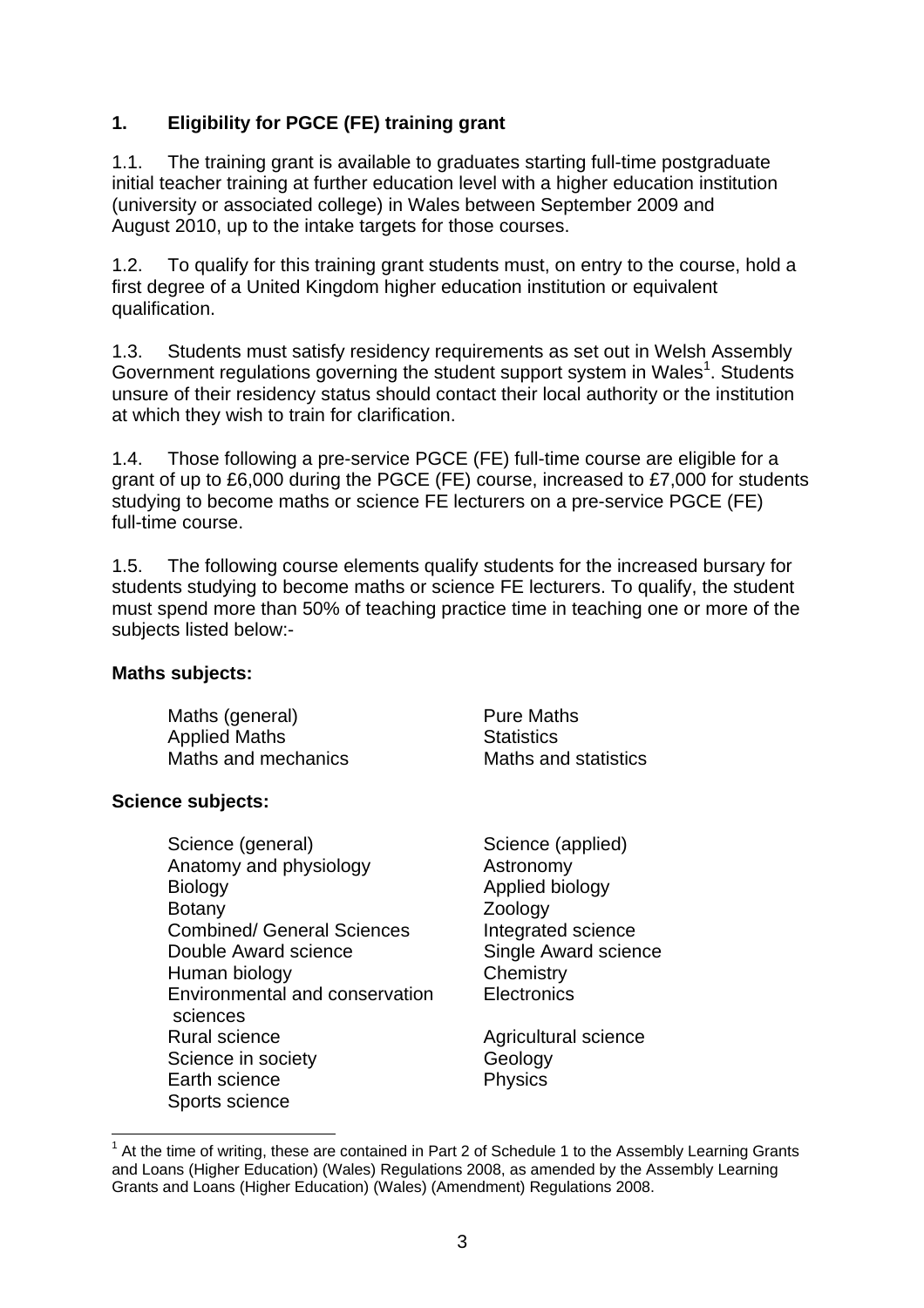1.6. **Not everyone will be eligible to receive the training grant.** The following are **not** entitled to receive the training grant:-

- Anyone who is not ordinarily resident in a country in the European Economic Area<sup>2</sup> or Switzerland.
- Students who completed a course of initial teacher training at further education level before 1 September 2009.
- Students taking a non-postgraduate Certificate in Education (FE).
- PGCE (FE) students who do not hold a degree on starting the course.
- PGCE (FE) students who study on in-service courses.
- PGCE (FE) students who study part-time.
- Anyone who already holds Qualified Teacher Status.
- Anyone employed to teach at any further education college or other education institution in any capacity.
- Anyone who leaves a PGCE (FE) course anytime between September 2009 and August 2010 (payment of the grant must stop but payments already made are not affected, subject to the provisions of section 7).

# **2. Payment of grant**

2.1. For eligible students attending one-year PGCE (FE) full-time courses, the training grant is payable in the last week of each month in nine monthly instalments, from October 2009 to June 2010 inclusive. Those entitled to a training grant of £6,000 will receive eight instalments of £650 each commencing in October 2009 and one final instalment of £800 in June 2010. Eligible students studying to become maths or science FE lecturers will receive eight instalments of £750 each commencing in October 2009 and one final instalment of £1,000 in June 2010.

2.2. **Note:** for the purposes of grant payments, "the last week of each month" is the last week in the month that includes a working day (Monday-Friday, excluding bank and public holidays).

2.3. If someone is otherwise eligible to receive a training grant, but has also received some or all of a training grant prior to 1 September 2009 (or received any amount of any grant payable in respect of equivalent schemes in England), they will only be entitled to a training grant which is reduced by the number of previous grant instalments received.

2.4. Individuals who become eligible for payments by joining a course which is already underway, and who have not previously received some or all of a training grant prior to 1 September 2009 (or received any amount of any grant payable in respect of equivalent schemes in England), are only entitled to the monthly

<sup>————————————————————&</sup>lt;br><sup>2</sup> The European Economic Area comprises the member states of the European Union and Norway, Iceland and Liechtenstein.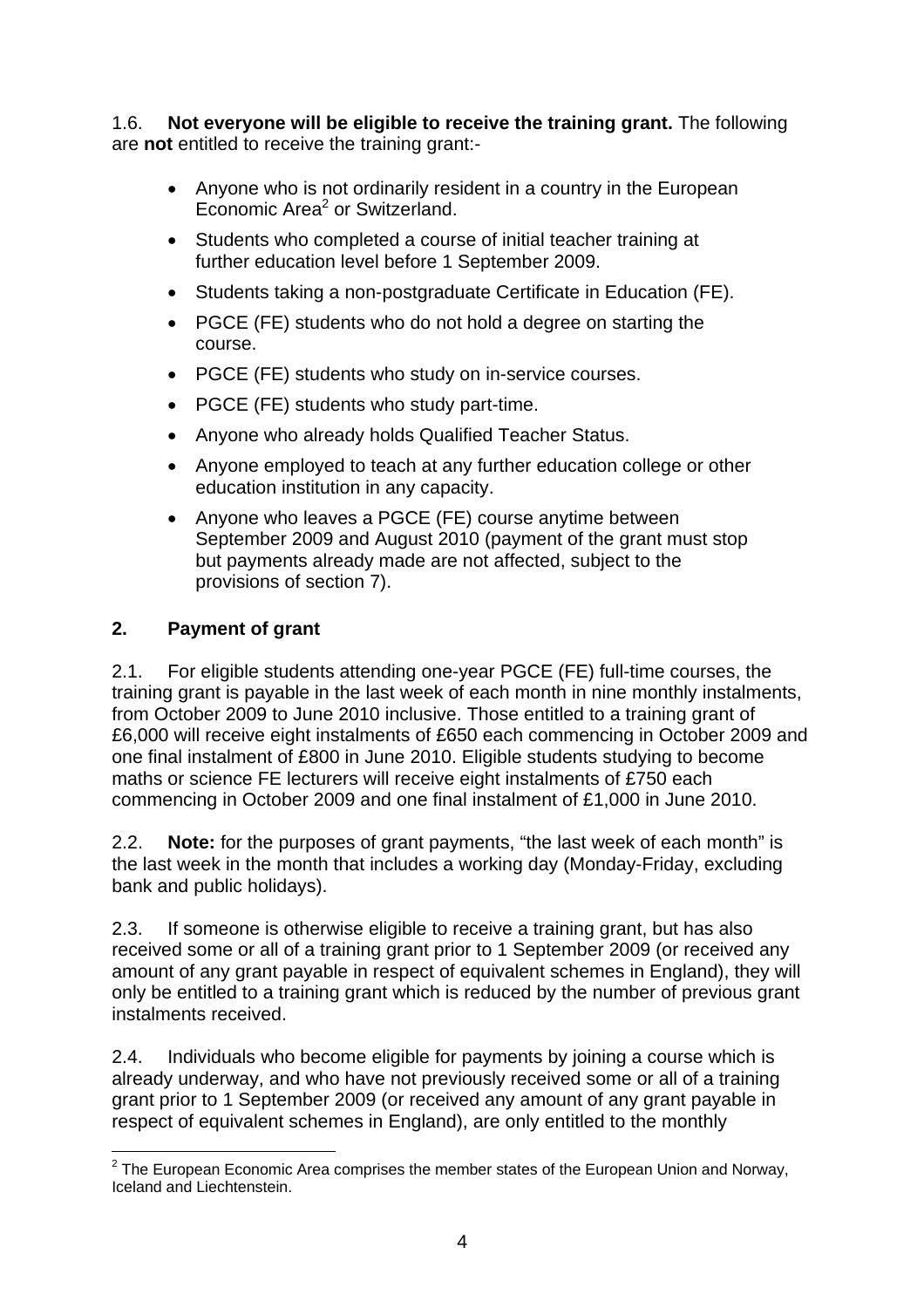payments which fall due whilst they are on the training course which they complete in the 2009/2010 academic year. For example, if someone joins a course in December they would only be entitled to the December to June payments.

2.5. Training grants for students resuming a course or starting a course where entry has been deferred will be paid at the training grant rate which applies in the academic year a student rejoins/joins their training course.

# **3. When the payments should be made**

3.1. The payments should be made in the last week of each month they are due. It is for providers to decide the exact dates of payment, bearing in mind the definition of "the last week of each month" at paragraph 2.2.

3.2. Payments should only be made to those students who are on the course on the day of payment. If a student has left the course prior to that date, payment should not be made to him or her. If the Welsh Assembly Government has already passed funding to the initial teacher training provider for a grant payment for any student who leaves the course before the payment is made, the Welsh Assembly Government will adjust subsequent payments.

# **4. How the training grants will be paid**

4.1. Eligible students will receive the grant from their initial teacher training providers, who will receive funding from the Welsh Assembly Government for the number of students on their course.

4.2. We are content for providers to determine the most suitable arrangements for making the payments providing that there is an audit trail which ensures it can be demonstrated that particular students actually received the payments from the provider.

4.3. At the start of their courses, students will be asked to sign a declaration to enable them to claim their grant (on "Form TTFE/2B 2009/10"). The form at Annex 2B should be used for this purpose. It should be noted that this form includes an item in the declaration which asks the student to confirm that they have read the "PGCE (FE) Teacher Training Incentives Grant – Academic Year 2009/10: Information for Students" – a copy of this is at Annex 3.

Initial teacher training providers must ensure that all eligible students receive a copy of those information notes, and in sufficient time to read it before they are asked to sign the form.

# **5. How funding for the training grants will be passed to training providers**

5.1. Each month in the academic year from October to June, each initial teacher training provider will need to provide the Welsh Assembly Government with lists of the names and numbers of the students on their PGCE (FE) course on Form TTFE/2D 2009/10, noting which (if any) students are studying to be maths or science FE Lecturers. These lists should be sent with Form TTFE/2E 2009/10 under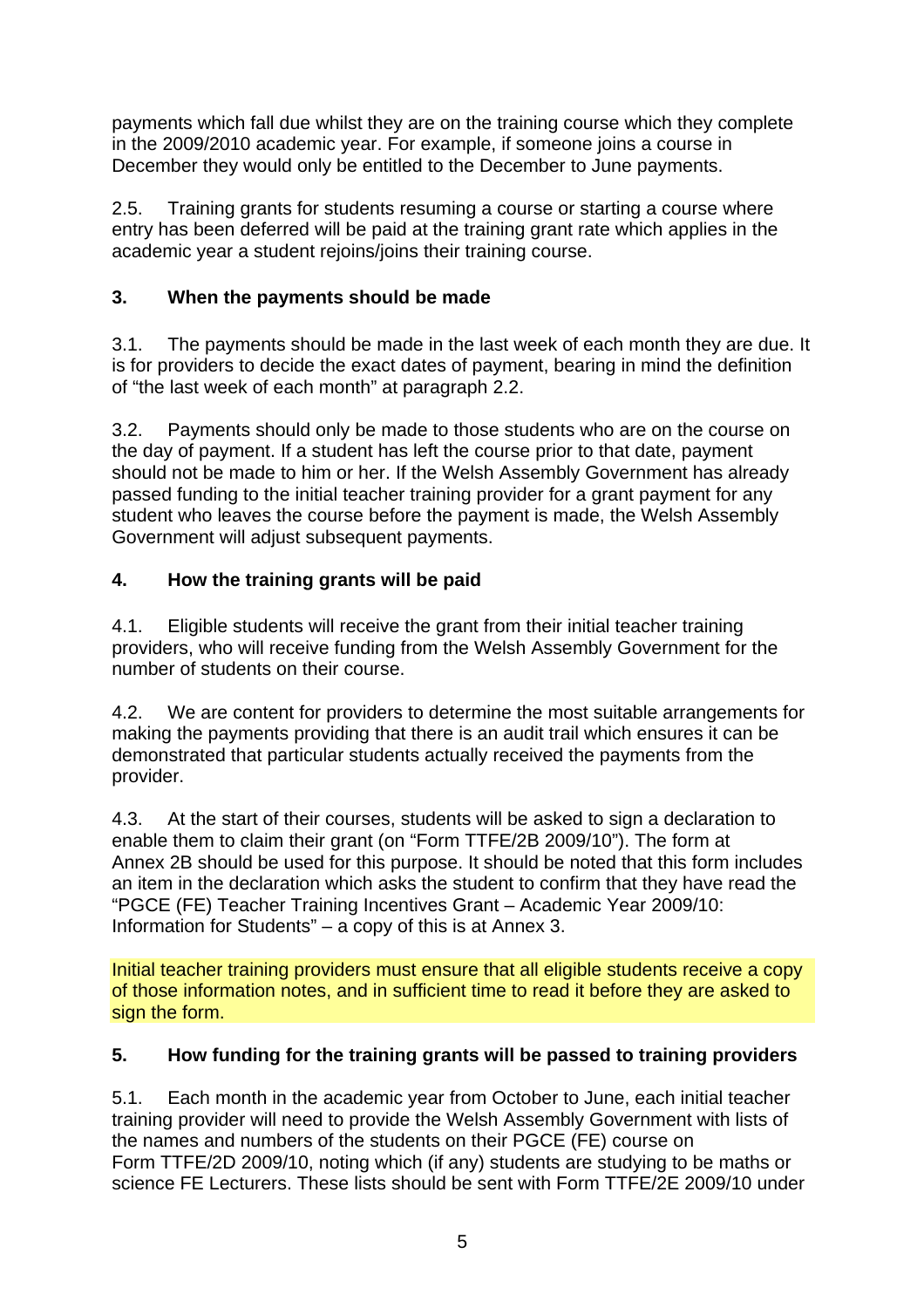cover of an official letter requesting payment of the appropriate amount to cover the grants. The first lists on Form TTFE/2D 2009/10 need to be sent to the Welsh Assembly Government together with a copy of the completed Form TTFE/2B 2009/10 for each student listed, under cover of Form TTFE/2C 2009/10.

5.2. Forms TTFE/2C 2009/10, TTFE/2D 2009/10 and TTFE/2E 2009/10 must be signed by an authorised signatory from the initial teacher training provider. Form TTFE/2A 2009/10 is a form for the initial teacher training provider to supply us with up to three authorised signatories for the payments. These are the only people who will be able to sign the claim for payment from the initial teacher training provider. We will need these forms to be returned to us before any payment may be made, and by no later than 31 October 2009.

5.3. The Welsh Assembly Government will then make monthly payments to initial teacher training providers directly into the providers' bank accounts to enable them to make payments to the eligible students. This sum will meet the cost of the grant payments due to students as well as a payment to the provider towards administration costs, as indicated in paragraph 6.1 below.

5.4. During the year the Welsh Assembly Government will liaise with the initial teacher training providers to identify students who leave the course prematurely to ensure any relevant adjustments are made to payments.

5.5. A copy of the detailed guidance including claim and payment timetables is included at Annex 2.

# **6. Funding to cover the provider's administration costs**

6.1. Providers will be entitled to a flat rate payment from the Welsh Assembly Government equalling 2% of the total amount of grant payable towards the administrative costs of the scheme. This will be paid along with the training grants at the end of each month they are due. This sum should be included within the total payment requested each month.

6.2 Where refunds of grant have to be remitted to the Welsh Assembly Government the associated administrative costs should also be refunded.

# **7. Recovery of grants paid**

7.1. The Welsh Ministers have powers to recover grants paid. They have discretion about whether to exercise those powers and will consider all cases on their merits.

7.2. Cases where these powers might be exercised could include situations where:

• Where the recipient has provided in, or in connection with, his or her application for grant information which is false or materially misleading.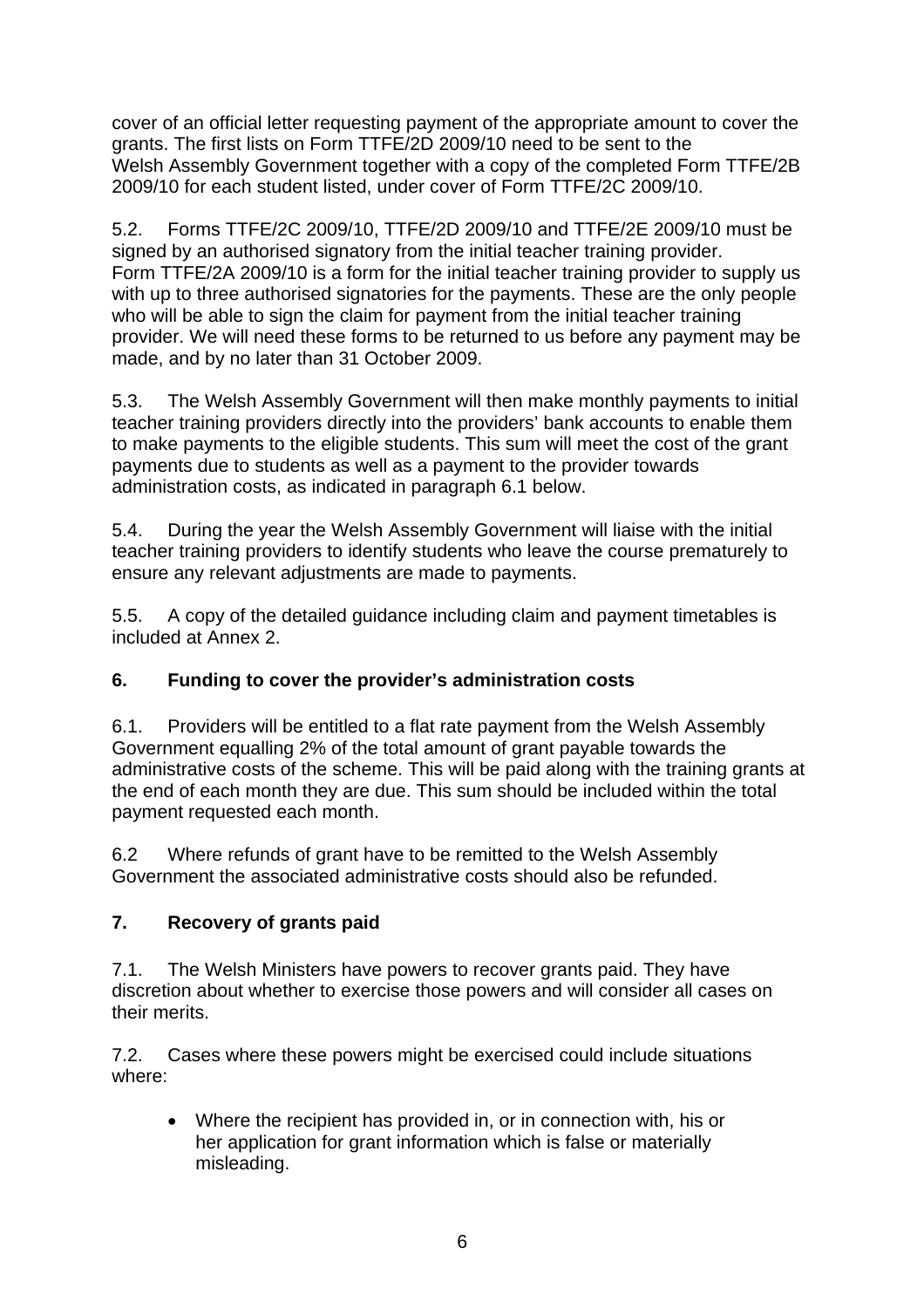- After receiving an instalment of the grant the recipient fails to meet any eligibility criteria adopted by the Welsh Assembly Government in relation to a subsequent instalment.
- There is firm evidence that the recipient had never intended to complete the course or, having completed it, to enter teaching.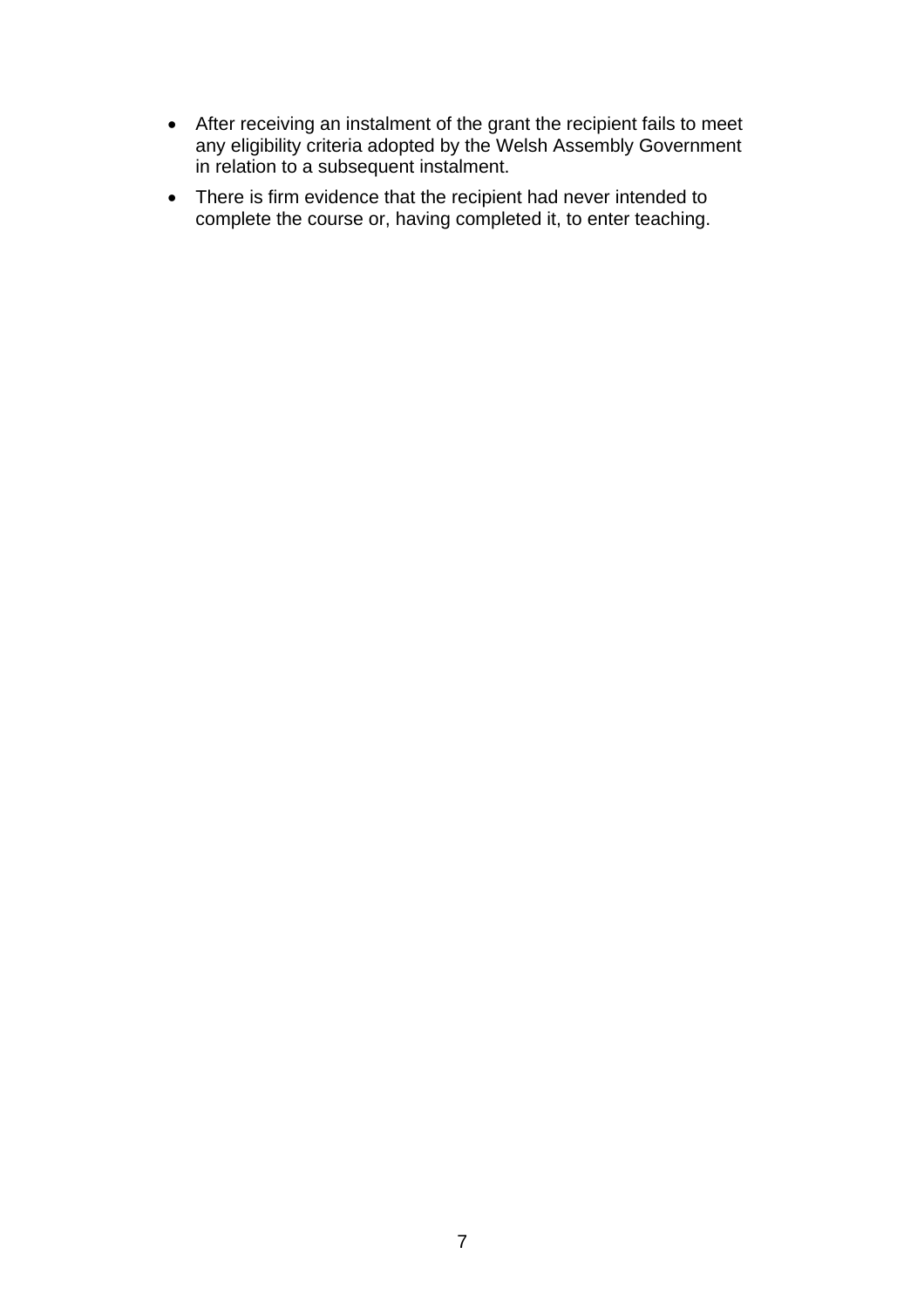# **Annex 1**

# **Teacher Training Incentives (Further Education) Frequently Asked Questions**

#### **Is the training grant taxable?**

Our understanding is that the training grant is not taxable for full-time students. However, students should speak to the Inland Revenue for advice about their individual position.

## **What will be the effect of the training grant on fees?**

The training grant will not affect any student support which is available to home and EU students in relation to tuition fees.

## **What will be the effect of the training grant on student loans?**

The intention is that receipt of the training grant should not reduce a student's entitlement to student support in the academic year 2009/10.

## **What will be the effect of the training grant on benefits?**

There is no hard and fast rule here - it will depend on what sort of income is taken into account in assessing entitlement to the particular benefit in question. The Department for Work and Pensions or local Jobcentre can provide further advice.

#### **Will the training grant trigger student loan repayments?**

Not while the student is in full-time training. Loan repayments may be triggered when the student is earning a salary that is high enough to trigger repayments.

#### **Can students claim more than £6,000 (£7,000 for those training to be maths or science lecturers) of training grant if their course is extended?**

No, the grant is a maximum of £6,000 (or £7,000 for those training to be maths and science lecturers). The only reasons that may allow payment in a second year would be if the student had left early in a previous year and thus had not been in receipt of a full year's payments. If the student has completed the course, or received the payment of a training grant for a full year, they will be ineligible for further payments.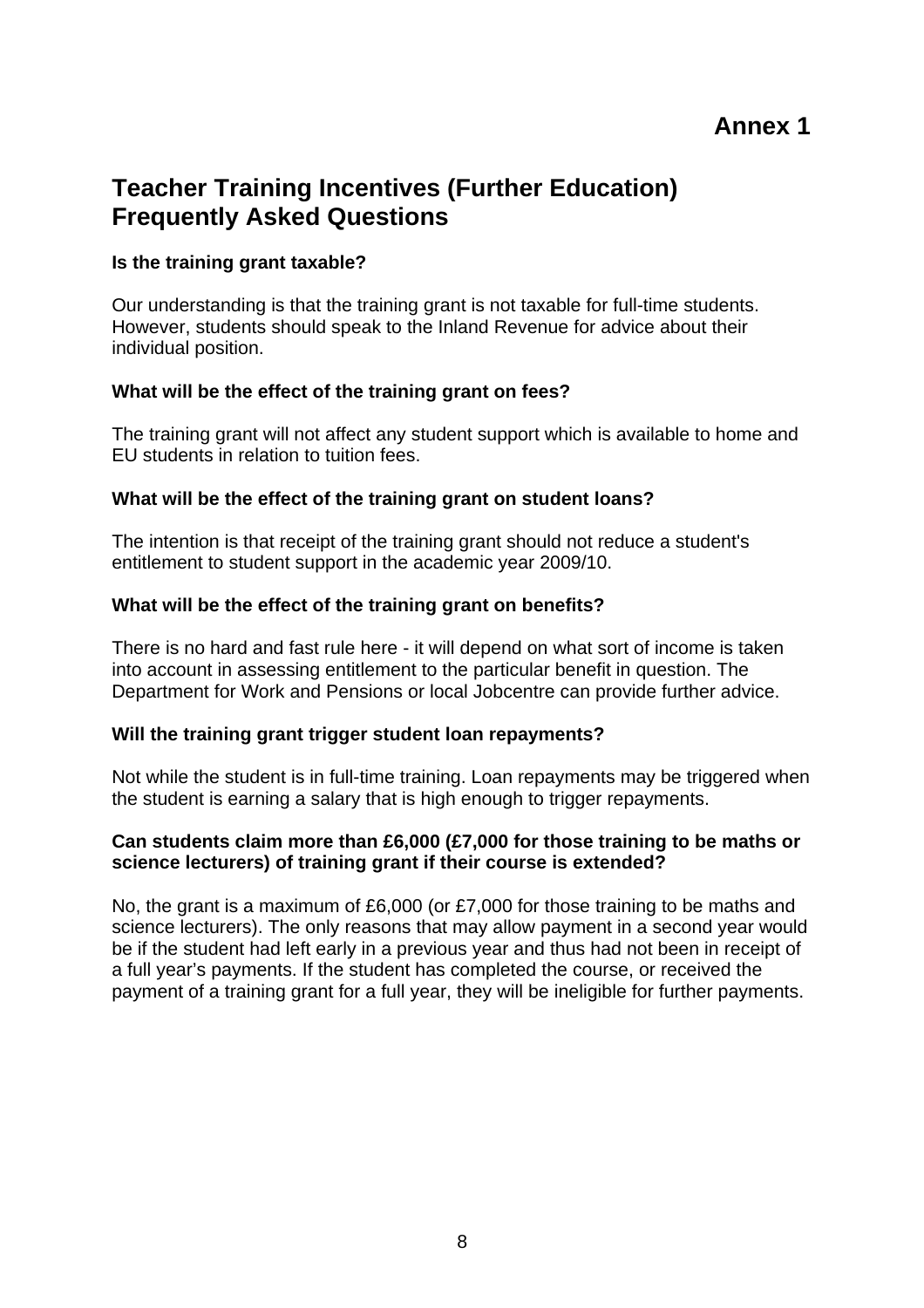# **Payment of Training Grants – Instructions for Training Providers**

Any questions about these instructions should be addressed to:

Patrick Moran Learning Improvement and Professional Development Division Welsh Assembly Government Cathays Park **Cardiff** CF10 3NQ

Tel: 029 2082 6076 Fax: 029 2082 6109 e-mail: teachingenquiries@wales.gsi.gov.uk

#### **1. Information to be provided to Learning Improvement and Professional Development Division, Welsh Assembly Government**

- a. To ensure the simple administration of the training grants, a contact point from each training institution should be provided to Learning Improvement and Professional Development Division of the Welsh Assembly Government. This Division will issue the relevant forms for the scheme and will act as a contact point for payment-related enquiries.
- b. For 2009/10, payment claim forms must be signed by an authorised signatory from the initial teacher training provider. Form TTFE/2A 2009/10 at Annex 2A is a form for the initial teacher training provider to supply us with up to three authorised signatories for the payments. These are the only people who will be able to sign the claim for payment from the initial teacher training provider. We will need these forms to be returned to Learning Improvement and Professional Development Division before any payment may be made, and by no later than 31 October 2009.
- c. Having determined the eligibility of all students on postgraduate further education courses (advice on eligibility is included in the document" PGCE (FE) Teacher Training Incentive Grant in Wales 2009/10: Guidance Notes") providers should prepare a list of eligible students using Form TTFE/2D 2009/10 at Annex 2D. This form requests details of surname, first name(s) and student number. A separate list should be completed for each course (including Maths and Science).
- d. Providers should send copies of the Form TTFE/2D 2009/10 forms, together with copies of all completed Form TTFE/2B 2009/10 forms (see paragraph 4c below), to Learning Improvement and Professional Development Division under cover of Form TTFE/2C 2009/10 at Annex C, signed by the authorised signatory. Providers should send these to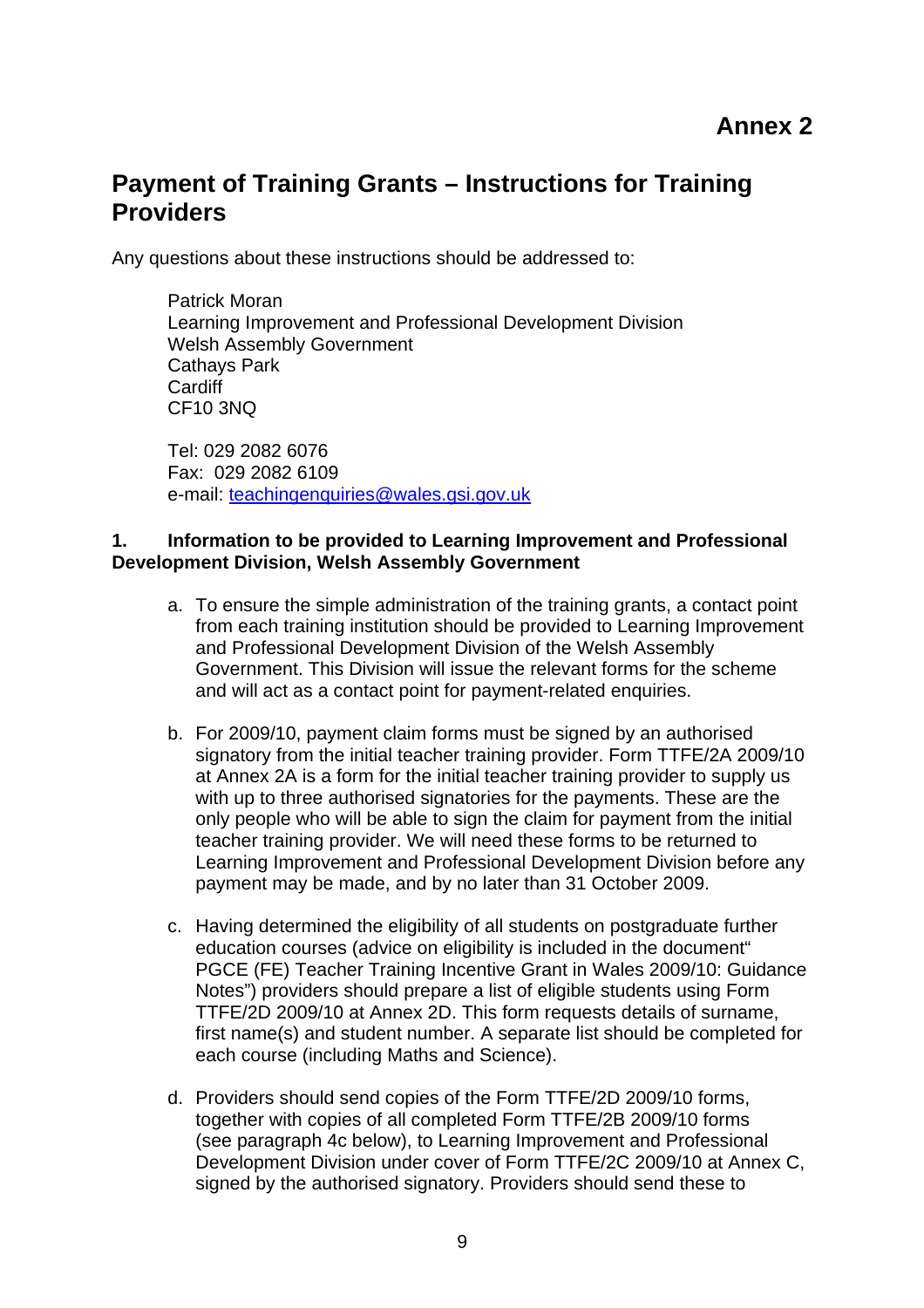Learning Improvement and Professional Development Division by 31 October 2009.

## **2. How to claim the funding for the training grants from the Welsh Assembly Government**

- a. Each month, by the date specified on the timetable provided, send Form TTFE/2E 2009/10 at Annex E, together with updated Form TTFE/2D forms showing the full list of eligible students who are currently on the course, under cover of an official letter requesting payment of the appropriate amount to cover the grants for that month plus a payment equal to 2% of the training grant for that month to cover administration costs.
- b. Any student who leaves the course after they have received the first payment should be indicated by crossing their name through on Form TTFE/2D forms with a red pen. Please insert the date the student left the course not only on the first month's sheet but every subsequent list.
- c. Form TTFE/2E 2009/10 includes lines for 'adjustments plus' or 'adjustments minus'. Providers should enter here any amounts they are repaying or any additional monies they are reclaiming. The covering letter should note which students these relate to and the reasons for the adjustment (for example, to repay monies that were claimed in error).

## **3. How the funding for the training grant will be passed to training providers**

a. The Welsh Assembly Government will pass funding to the training provider by the date indicated on the timetable in section 5. This will be paid directly into the institution's bank account.

# **4. How to pay the training grant to eligible students**

- a. Advise students of a common date for the payment of the training grant. Only those students on the course on the day of payment will be eligible to receive payment. If any student leaves the course prior to that date, payment should not be made. If the Welsh Assembly Government has already passed funding to the training provider for the grant to any student who leaves the course before the payment is made, the Welsh Assembly Government will adjust subsequent payments (including the associated administrative costs).
- b. A copy of the information note 'PGCE (FE) Teacher Training Incentive Grant 2009/10 – Information for Students' should be given to each student (see Annex 3). Initial teacher training providers must ensure that all eligible students receive a copy of those guidance notes, and in sufficient time to read it before they are asked to sign Form TTFE/2B 2009/10 (see paragraph 4c).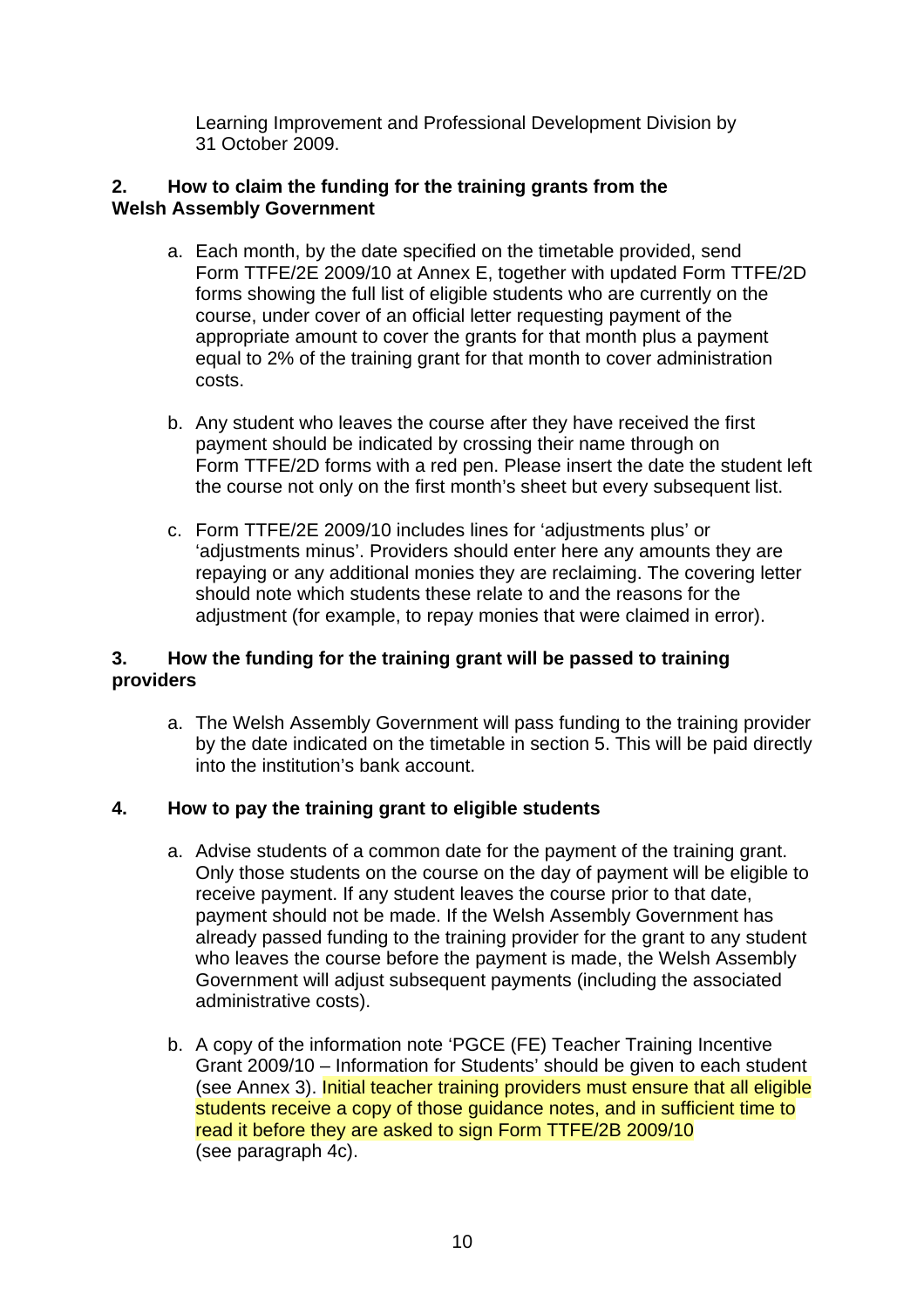- c. Before the first payment is made, training providers should ensure the completion of the claim form Form TTFE/2B 2009/10 at Annex 2B for each of their eligible students. It should be noted that this form includes an item in the declaration which asks the student to confirm that they have read the "PGCE (FE) Teacher Training Incentives Grant – Academic Year 2009/10: Information for Students".
- d. Each training provider will be required to supply Learning Improvement and Professional Development Division with an audit certificate signed by the provider's auditors. The format for this certificate is at Annex 2F. This will provide the Welsh Assembly Government with assurance that the funding has been used for the purpose provided, and that the appropriate number of students have been on the course for the appropriate period. This form must be signed by the ITT provider's external auditors – forms signed by the provider's internal auditor will not be accepted.
- e. The Welsh Assembly Government or an authorised representative may also require access to the records relevant to these grants and the checks that have been completed to ensure that they are valid.
- f. Claiming funding under this scheme commits the provider to the conditions of the scheme set out in this scheme guidance.

| <b>Payment</b><br>month | <b>Training providers</b><br>to send lists of<br>eligible students<br>and a claim for<br>payment to Welsh<br><b>Assembly</b><br>Government by<br>this date: | <b>Welsh Assembly</b><br><b>Government to have</b><br>paid the instalment<br>of the training grant<br>into the training<br>providers' bank<br>accounts by this<br>date: | <b>Training providers</b><br>to pay instalment of<br>the training grant to<br>students during this<br>week: |
|-------------------------|-------------------------------------------------------------------------------------------------------------------------------------------------------------|-------------------------------------------------------------------------------------------------------------------------------------------------------------------------|-------------------------------------------------------------------------------------------------------------|
| <b>October</b>          | 6 October                                                                                                                                                   | 16 October                                                                                                                                                              | w/c 26 October                                                                                              |
| <b>November</b>         | 10 November                                                                                                                                                 | 20 November                                                                                                                                                             | w/c 30 November                                                                                             |
| <b>December</b>         | 2 December                                                                                                                                                  | 10 December                                                                                                                                                             | w/c 14 December                                                                                             |
| January                 | 5 January                                                                                                                                                   | 15 January                                                                                                                                                              | w/c 25 January                                                                                              |
| <b>February</b>         | 2 February                                                                                                                                                  | 12 February                                                                                                                                                             | w/c 22 February                                                                                             |
| <b>March</b>            | 9 March                                                                                                                                                     | 19 March                                                                                                                                                                | w/c 29 March                                                                                                |
| <b>April</b>            | 6 April                                                                                                                                                     | 16 April                                                                                                                                                                | w/c 26 April                                                                                                |
| May                     | 4 May                                                                                                                                                       | 14 May                                                                                                                                                                  | $w/c$ 24 May                                                                                                |
| June                    | 8 June                                                                                                                                                      | 18 June                                                                                                                                                                 | w/c 28 June                                                                                                 |

#### **5. Timetable for the Payment of Grants**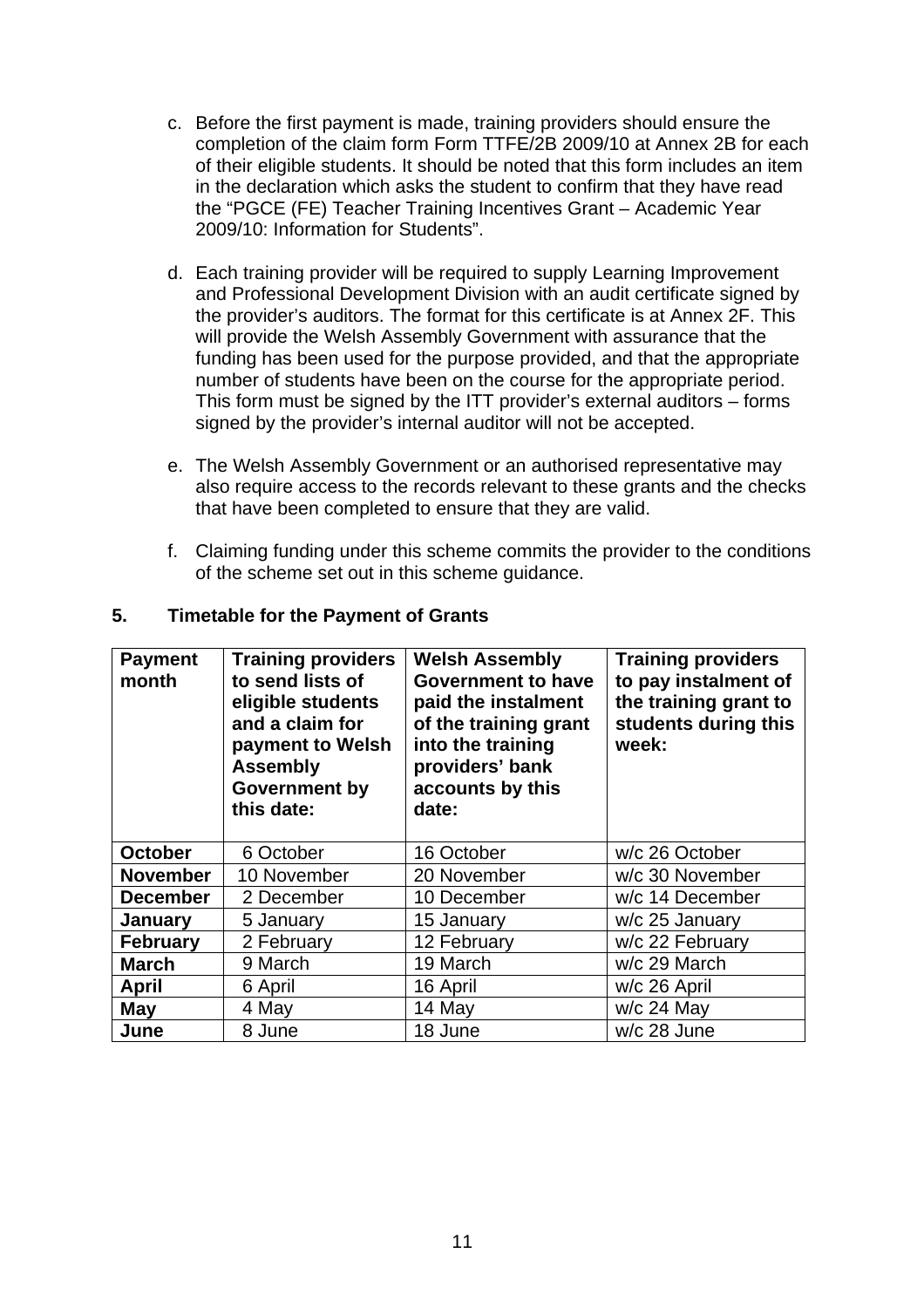# **Annex 2A**

# **Teacher Training Incentives 2009/10**

*Training Grant – Authorised Signatures for Claims* 

Form TTFE/2A 2009/10



Llywodraeth Cynulliad Cymru Welsh Assembly Government

# **Name of training provider**:

| Name of individual and position<br>within institution | Signature |
|-------------------------------------------------------|-----------|
|                                                       |           |
|                                                       |           |
| 2                                                     |           |
|                                                       |           |
| ົ                                                     |           |
|                                                       |           |

# Certification by Head of School of Education

The individuals listed above have been authorised to sign claims for payment of teacher training incentive funding (Form TTFE/2E 2009/10) on behalf of this institution.

**They are also authorised to sign the declaration and notification of eligible students forms (Forms TTFE/2C 2009/10 and TTFE/2D 2009/10) on behalf of this institution.** 

I accept that the Welsh Assembly Government will only accept forms signed by one of the individuals included on this form as a valid claim from my institution.

**Signature: Name: Official stamp of provider:** 

*This form should be completed and returned to: Learning Improvement and Professional Development Division, Welsh Assembly Government, Cathays Park, Cardiff, CF10 3NQ, before 31 October 2009.*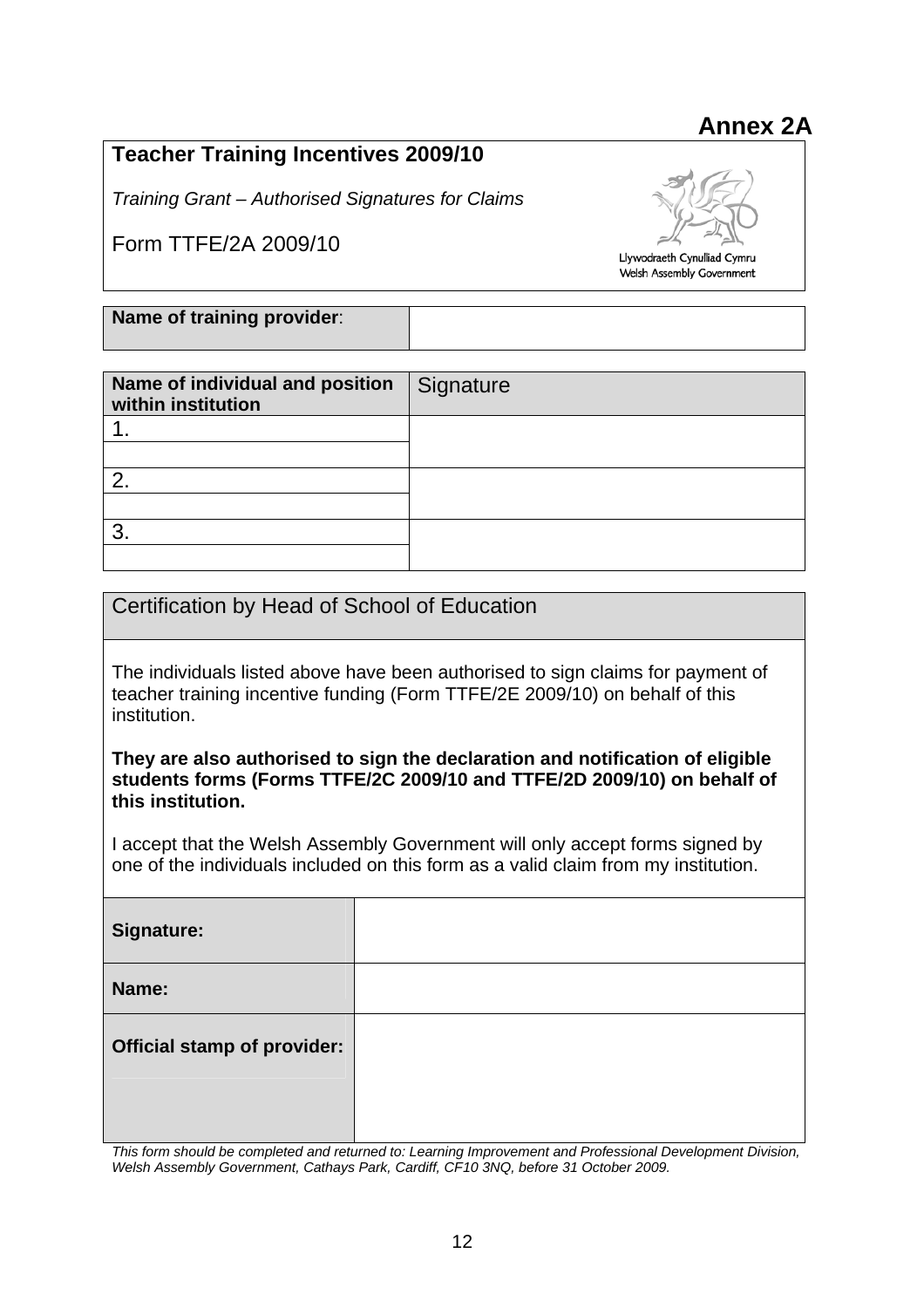# **PGCE (FE) Teacher Training Incentives 2009/10**

*Training Grants – Student Claim and Declaration* 

# Form TTFE/2B 2009/10

| 1. Name of provider    |  |
|------------------------|--|
| 2. Name of student     |  |
| 3. Course title        |  |
| 4. Date course started |  |
| 5. Student Number      |  |

## 6. **Student's declaration:**

I wish to claim my training incentive. I can confirm that:-

- I have read the "PGCE (FE) Incentives in Wales Academic Year 2009-10: Guidance Notes for PGCE (FE) Students".
- I am ordinarily resident in the United Kingdom or elsewhere in the European Economic Area<sup>3</sup> or Switzerland and have been so throughout the three year period preceding the first day of the academic year of the course.
- I do not already hold Qualified Teacher Status.
- I am not employed to teach at any school or other education institution.
- I have not previously received any training grant<sup>4</sup>. \*

#### *or*

I have already received a training grant<sup>4</sup> totalling £\_\_\_\_\_\_\_\_\_ and I understand that my training grant will be adjusted accordingly. \* **\*** *(please delete as appropriate)* 

*Signed (by student)* **Note: A false declaration may result in any grant paid being reclaimed.** 

# **Annex 2B**



Welsh Assembly Government

**EXECTED**<br><sup>3</sup> "European Economic Area" means the member states of the European Union and the Republic of Iceland, the Kingdom of Norway and the Principality of Liechtenstein.<br><sup>4</sup> This includes any amount of any grapt resolved in

This includes any amount of any grant received in respect of equivalent schemes in England.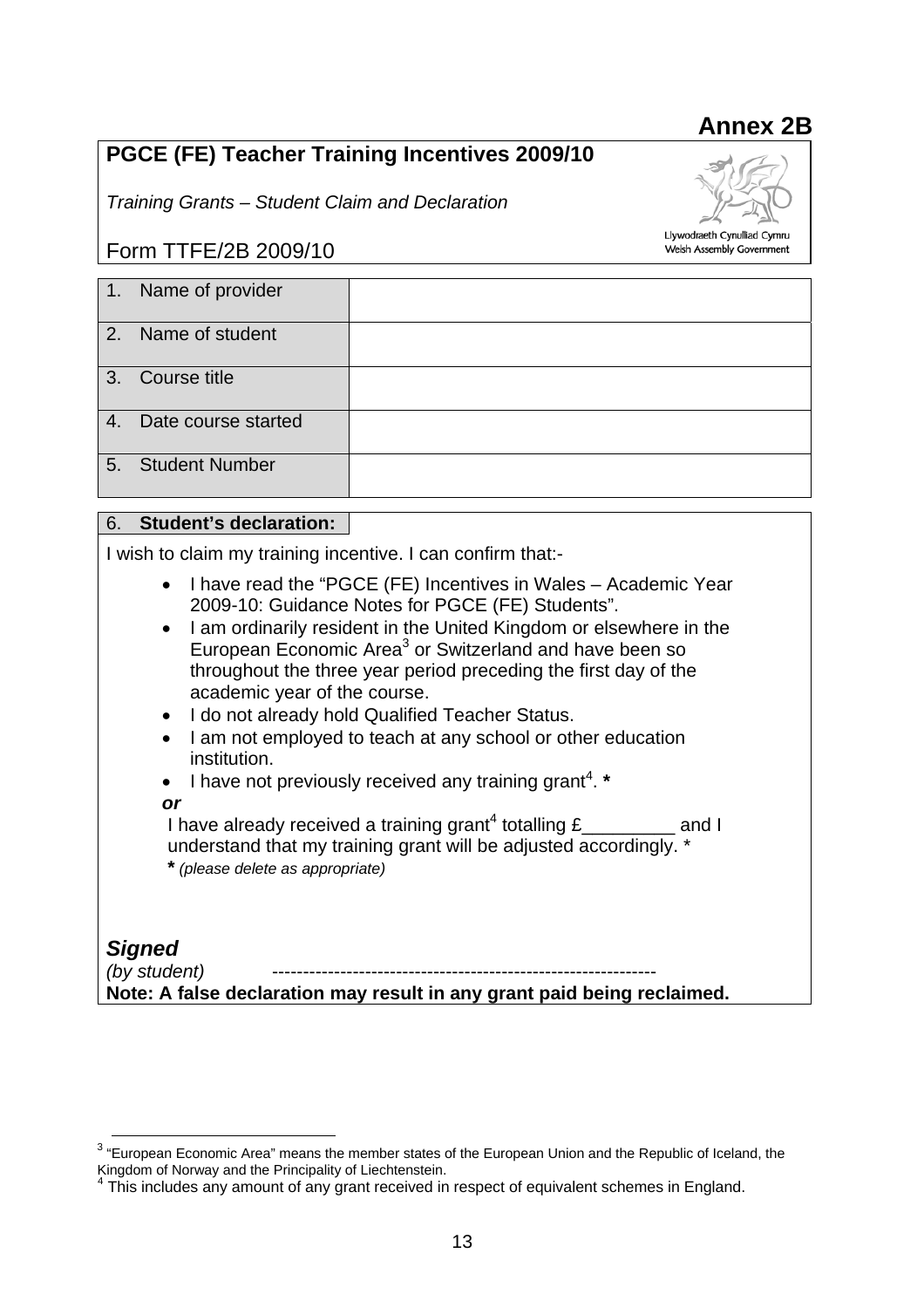# **Teacher Training Incentives 2009/10**

*Training Grant – Provider's Declaration* 

Form TTFE/2C 2009/10



**Annex 2C** 

**Name of training provider**:

I can confirm that we have checked that the students listed on the attached Form TTFE/2D 2009/10 forms are eligible for this training incentive in 2009-10. A completed Form TTFE/2B 2009/10 is attached for each student listed.

| Signed on behalf of ITT<br>provider: |  |
|--------------------------------------|--|
| <b>Official stamp of provider:</b>   |  |
|                                      |  |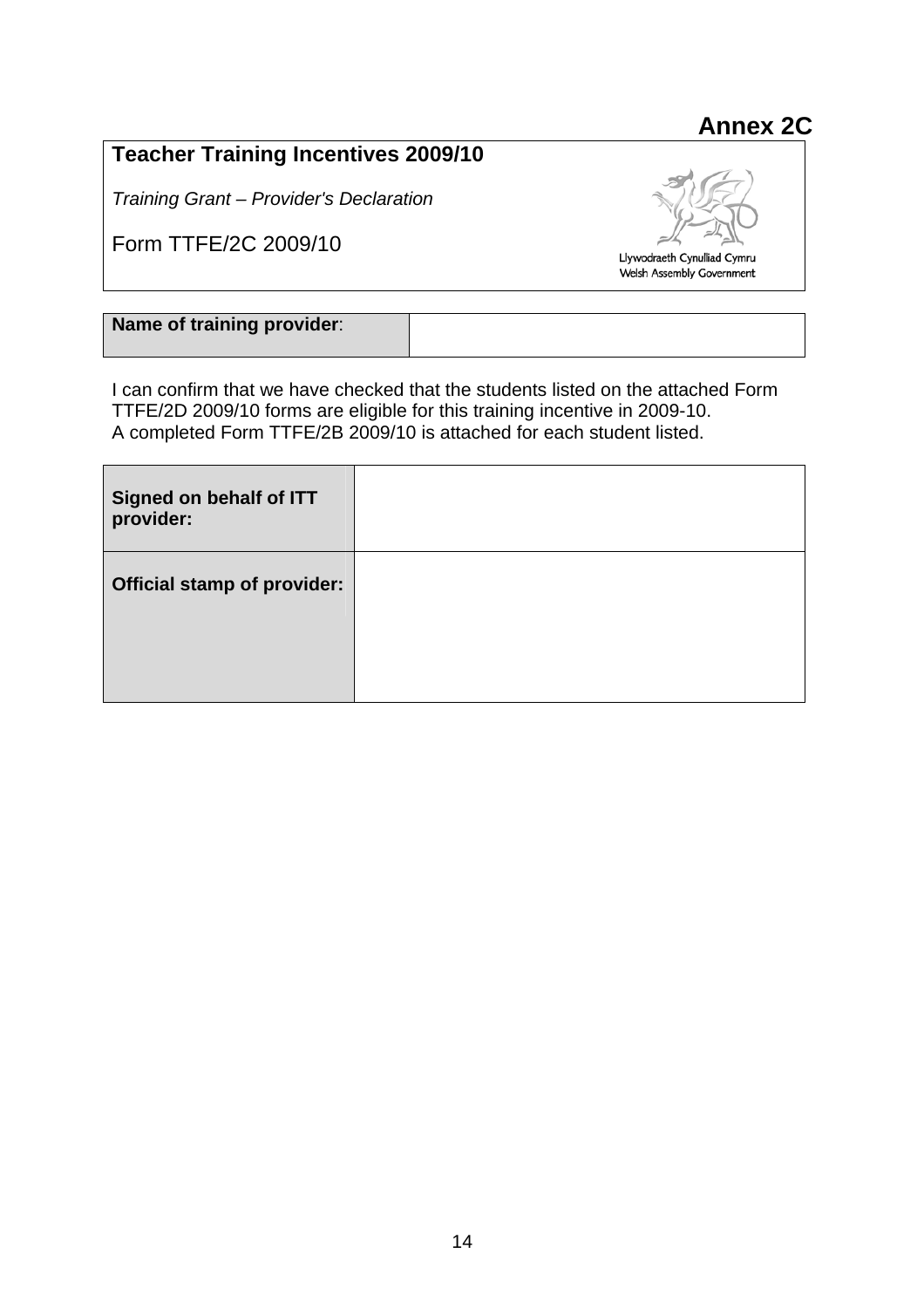# **Annex 2D**

# **Teacher Training Incentives 2009/10**

*Training Grant – Notification Form of Eligible Students* 

Form TTFE/2D 2009/10



Llywodraeth Cynulliad Cymru Welsh Assembly Government

**Name of training provider**:

**COURSE:** PGCE (FE)

| <b>Surname</b>              | <b>First Name(s)</b> | <b>Student</b><br><b>Number</b> | <b>Studying to be<br/>maths or science</b><br>lecturer (Yes/No) |
|-----------------------------|----------------------|---------------------------------|-----------------------------------------------------------------|
|                             |                      |                                 |                                                                 |
|                             |                      |                                 |                                                                 |
|                             |                      |                                 |                                                                 |
|                             |                      |                                 |                                                                 |
|                             |                      |                                 |                                                                 |
|                             |                      |                                 |                                                                 |
|                             |                      |                                 |                                                                 |
|                             |                      |                                 |                                                                 |
|                             |                      |                                 |                                                                 |
|                             |                      |                                 |                                                                 |
|                             |                      |                                 |                                                                 |
|                             |                      |                                 |                                                                 |
|                             |                      |                                 |                                                                 |
|                             |                      |                                 |                                                                 |
|                             |                      |                                 |                                                                 |
|                             |                      |                                 |                                                                 |
|                             |                      |                                 |                                                                 |
|                             |                      |                                 |                                                                 |
|                             |                      |                                 |                                                                 |
|                             |                      |                                 |                                                                 |
|                             |                      |                                 |                                                                 |
|                             |                      |                                 |                                                                 |
|                             |                      |                                 |                                                                 |
|                             |                      |                                 |                                                                 |
|                             |                      |                                 |                                                                 |
|                             |                      |                                 |                                                                 |
|                             |                      |                                 |                                                                 |
|                             |                      |                                 |                                                                 |
| Page Total                  |                      |                                 |                                                                 |
| <b>Overall Course Total</b> |                      |                                 |                                                                 |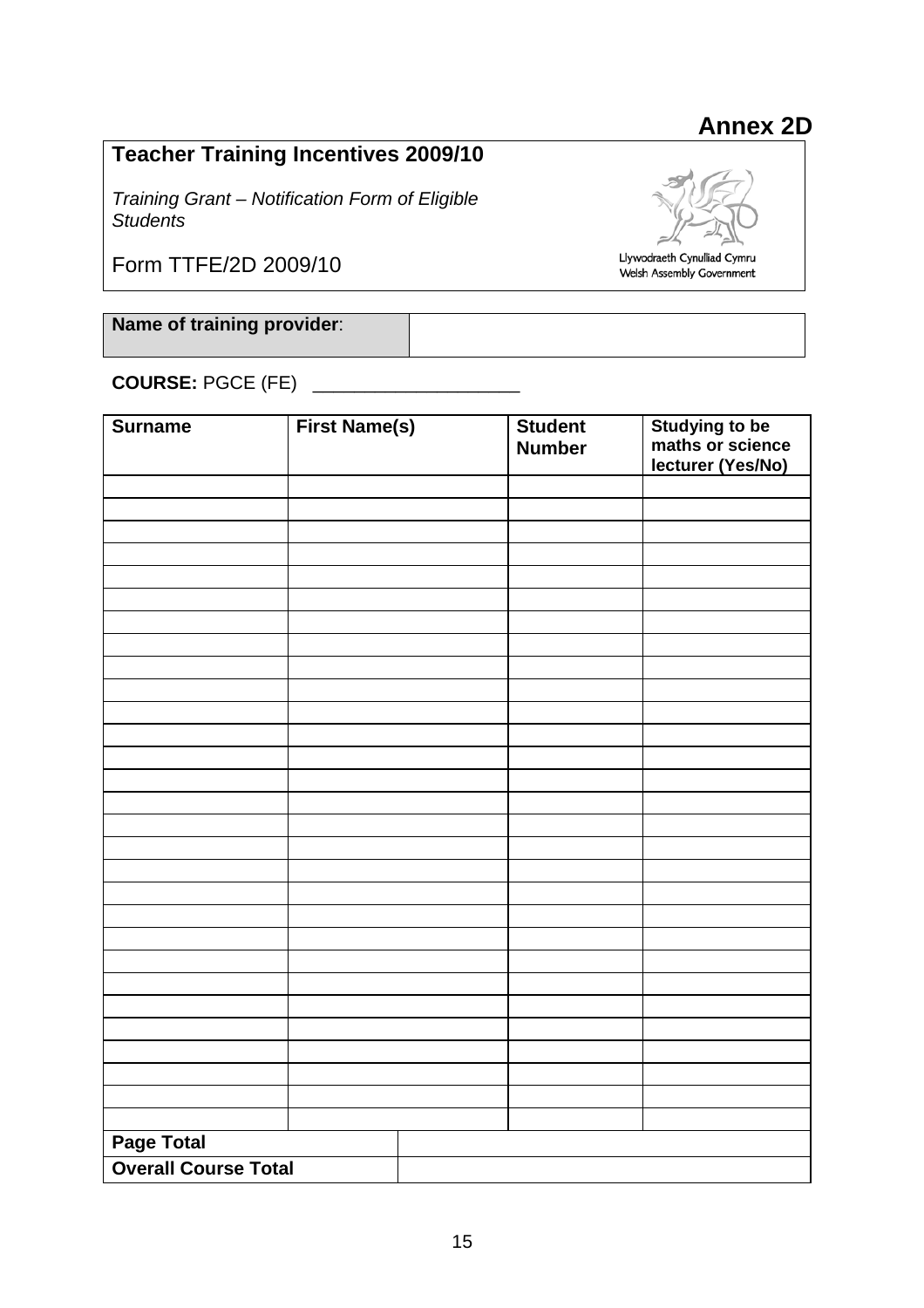# **Annex 2E**

# **Teacher Training Incentives 2009/10**

*Training Grant – Payment Claim and Declaration* 

Form TTFE/2E 2009/10



Llywodraeth Cynulliad Cymru Welsh Assembly Government

| Name of training provider |  |
|---------------------------|--|
| Month to which claim      |  |
| relates                   |  |
| Date of claim             |  |

| <b>Course Title</b>                             | <b>Number of</b><br>trainees | <b>Monthly Payment Rate</b><br>(E) | <b>Total claimed</b><br>for course $(E)$ |
|-------------------------------------------------|------------------------------|------------------------------------|------------------------------------------|
|                                                 |                              |                                    |                                          |
|                                                 |                              |                                    |                                          |
|                                                 |                              |                                    |                                          |
|                                                 |                              |                                    |                                          |
|                                                 |                              |                                    |                                          |
|                                                 |                              |                                    |                                          |
|                                                 |                              |                                    |                                          |
|                                                 |                              |                                    |                                          |
|                                                 |                              |                                    |                                          |
|                                                 |                              |                                    |                                          |
|                                                 |                              |                                    |                                          |
| <b>Adjustments plus</b>                         |                              |                                    |                                          |
| <b>Adjustments minus</b>                        |                              |                                    |                                          |
| <b>Total</b>                                    |                              | (a)                                |                                          |
| 2% administration fee <i>i.e.</i> 2% of box (a) |                              | (b)                                |                                          |
| Total claimed i.e. box (a) plus (b)             |                              |                                    |                                          |

# **Certification by initial teacher training provider**  • Certify that this claim for funding is valid, accurate and complete; and that the student eligibility requirements set out in the scheme guidance have been checked and are met for the claims included on this claim form. • I agree that the Welsh Assembly Government or its authorised representatives may have access to inspect the records relating to this claim in accordance with arrangements set out in the scheme guidance. **Signed Date** Official stamp of provider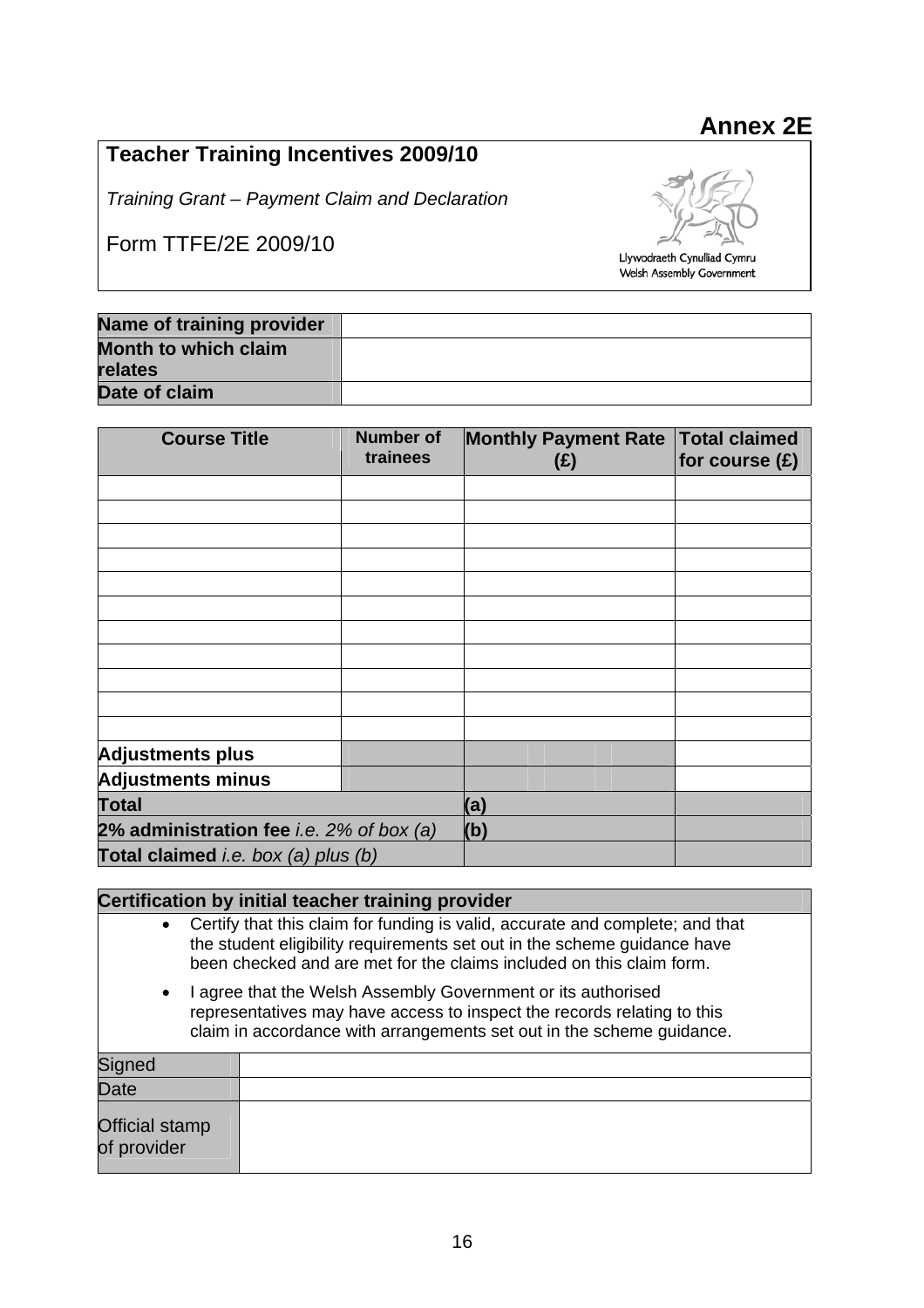# **Annex 2F**

# **PGCE (FE) Teacher Training Incentives 2009 - 10**

*Training Incentive – Auditor's Certification* 

Llywodraeth Cynulliad Cymru Welsh Assembly Government

Form TTFE/2F 2009/10 [section 1]

# **TEACHER TRAINING INCENTIVES IN WALES - EXPENDITURE IN ACADEMIC YEAR 2009/10**

# **CERTIFICATION OF THE DIRECTOR OF FINANCE**

| I certify that, to the best of my knowledge, the expenditure has been incurred in<br>accordance with the terms and conditions of the Teacher Training Incentive<br>Scheme, and:                                                                                 |  |  |
|-----------------------------------------------------------------------------------------------------------------------------------------------------------------------------------------------------------------------------------------------------------------|--|--|
| That the entries are fairly stated.<br>$\bullet$<br>That only eligible payments/expenditures are included.<br>$\bullet$<br>That the Institution maintains/has maintained proper controls and records<br>for managing payment of the grant to eligible students. |  |  |
| I confirm a value of £ (enter value) of expenditure being claimed.                                                                                                                                                                                              |  |  |
| (Training Institution Director of Finance)                                                                                                                                                                                                                      |  |  |
|                                                                                                                                                                                                                                                                 |  |  |
|                                                                                                                                                                                                                                                                 |  |  |
| Name, address and telephone number of the contact person in the Institution:<br>(BLOCK CAPITALS)                                                                                                                                                                |  |  |
|                                                                                                                                                                                                                                                                 |  |  |
|                                                                                                                                                                                                                                                                 |  |  |
|                                                                                                                                                                                                                                                                 |  |  |
|                                                                                                                                                                                                                                                                 |  |  |

*The certification above should be submitted to the Welsh Assembly Government along with the external auditors' certification on the next page.*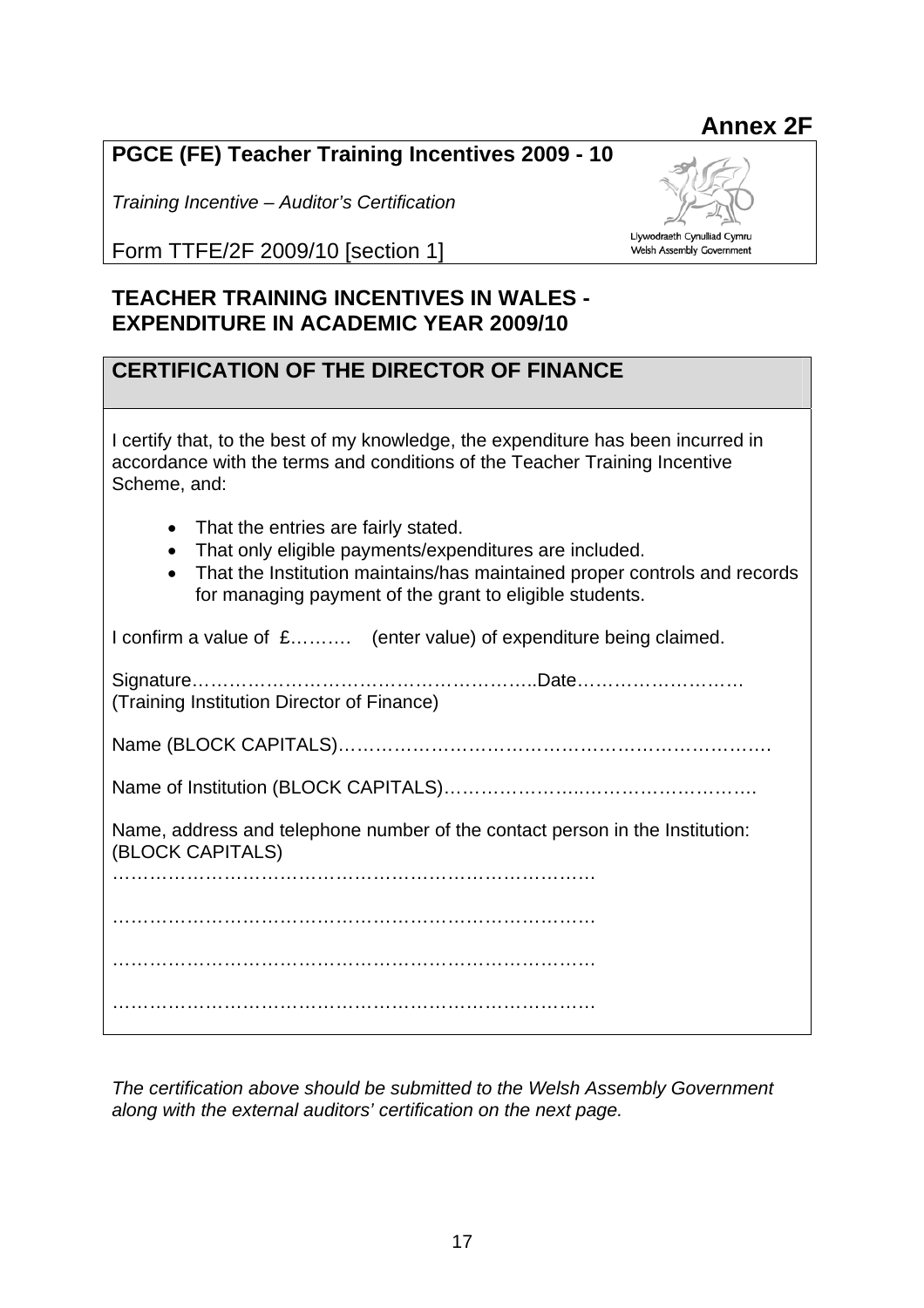# **PGCE (FE) Teacher Training Incentives 2009-10**

*Training Incentive – Auditor's Certification* 



Welsh Assembly Government

Form TTFE/2F 2009/10 [section 2]

# **CERTIFICATION OF EXTERNAL AUDITOR (please complete either certification block 1, 2 or 3)**

1. I certify that I have examined the related accounts and records of the Institution and confirm

- That the grant was spent properly.
- That the grant was used for the purposes intended.

in accordance with the terms and conditions of the PGCE (FE) Teacher Training Incentive Scheme (being expenditure approved by the Welsh Assembly Government under section 14 of the Education Act 2002) in respect of the 2009/10 academic year.

Signature………………………………………………………………………..

Name (BLOCK CAPITALS)…………………………………………………..

# **CERTIFICATION OF EXTERNAL AUDITOR (please complete either certification block 1, 2 or 3**

2. I certify that I am satisfied that the conditions of the grant have been complied with, but that the sum claimed is incorrect.

I have certified an amended figure. £………. (enter value)

Signature………………………………………………………………………..

Name (BLOCK CAPITALS)…………………………………………………..

# **CERTIFICATION OF EXTERNAL AUDITOR (please complete either certification block 1, 2 or 3**

3. I certify that I am not fully satisfied that the conditions of the grant have been complied with, or that there is doubt regarding the admissibility of the sums claimed.

I have attached a report/qualification letter detailing the reasons for non-satisfaction.

Signature………………………………………………………………………..

Name (BLOCK CAPITALS)…………………………………………………..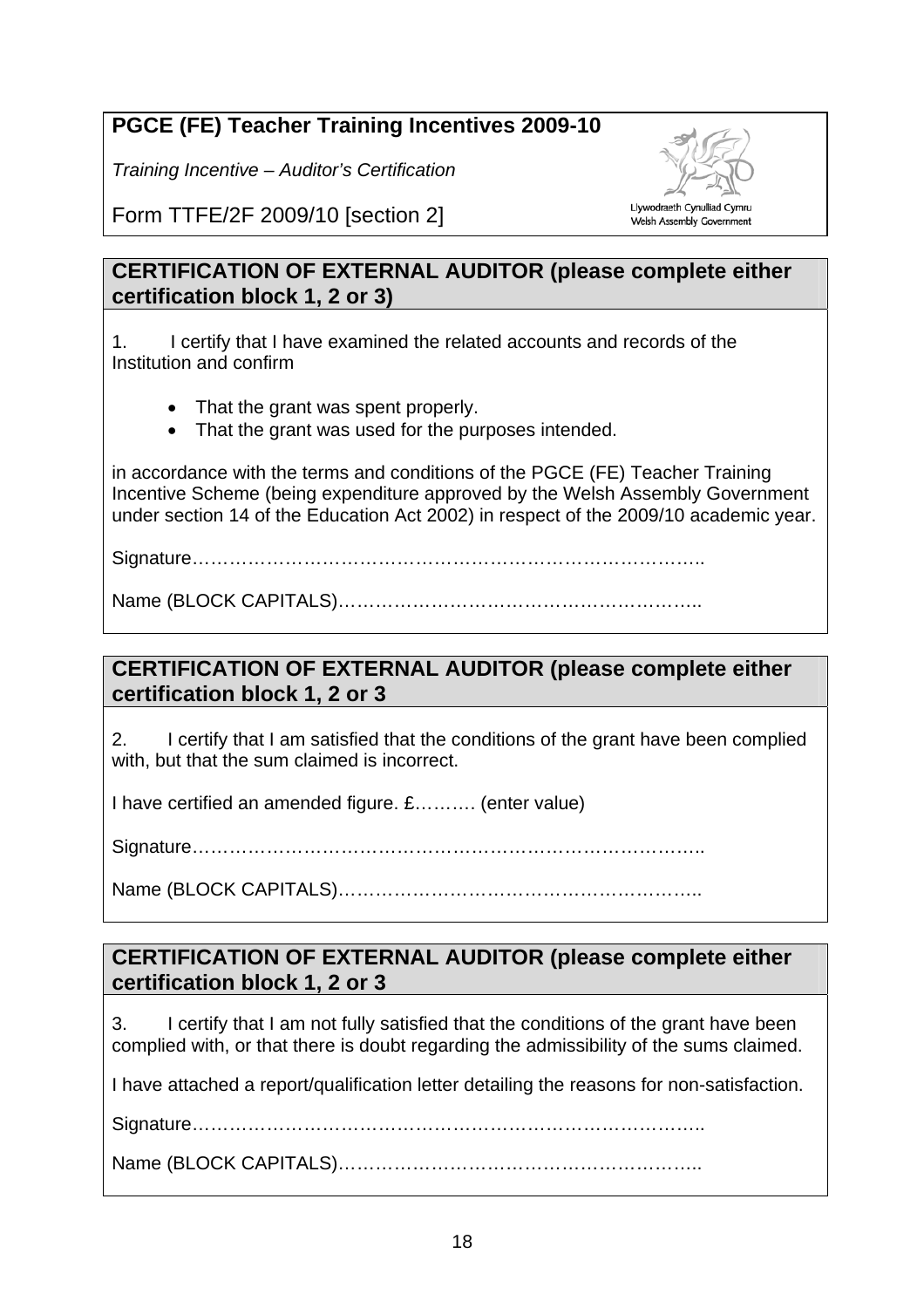# **Annex 3**

# **PGCE (FE) Teacher Training Incentive Grant 2009/10**

**Information for Students**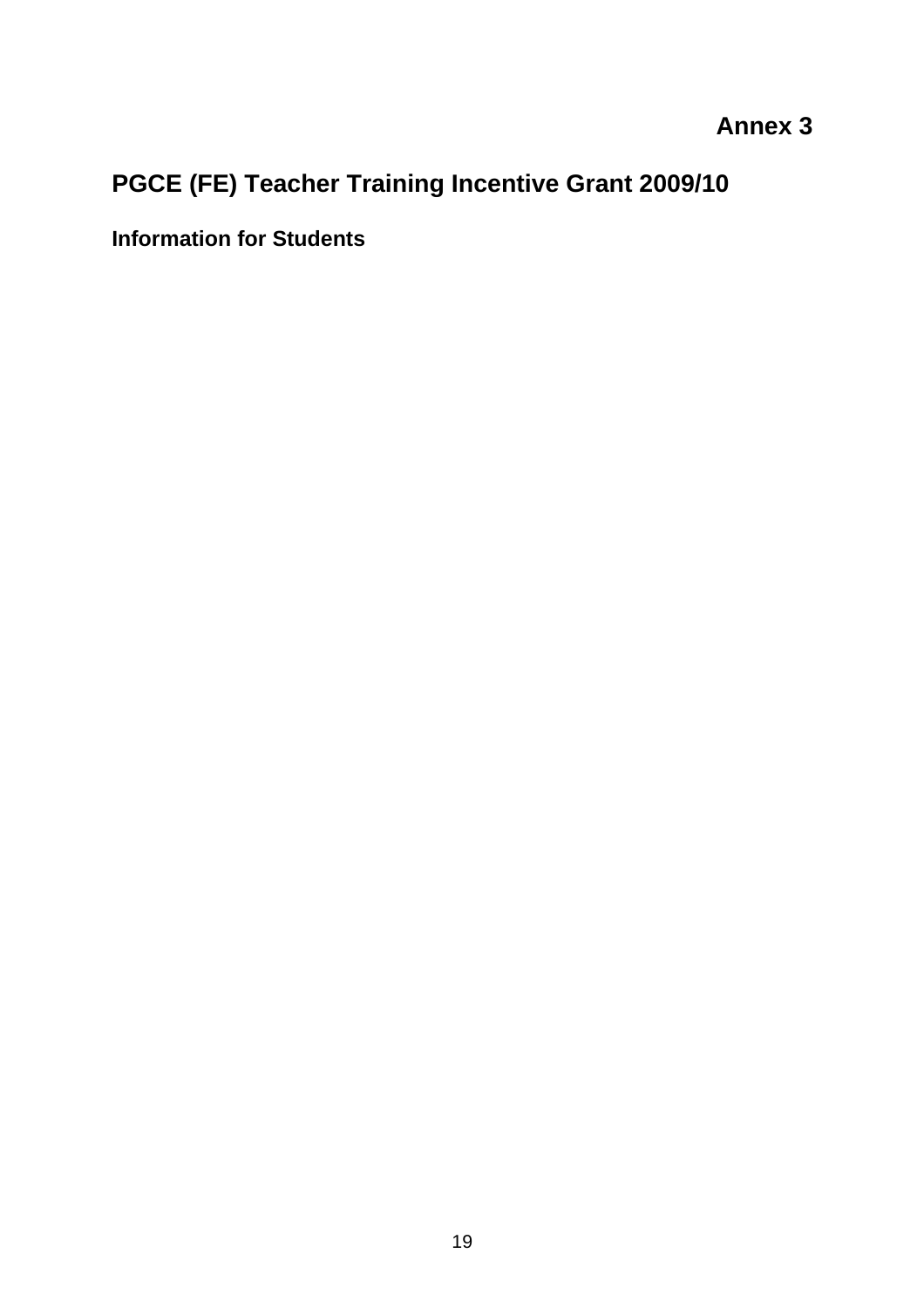

Llywodraeth Cynulliad Cymru Welsh Assembly Government

# **PGCE (FE) TEACHER TRAINING INCENTIVE GRANT 2009/10**

**Information for Students**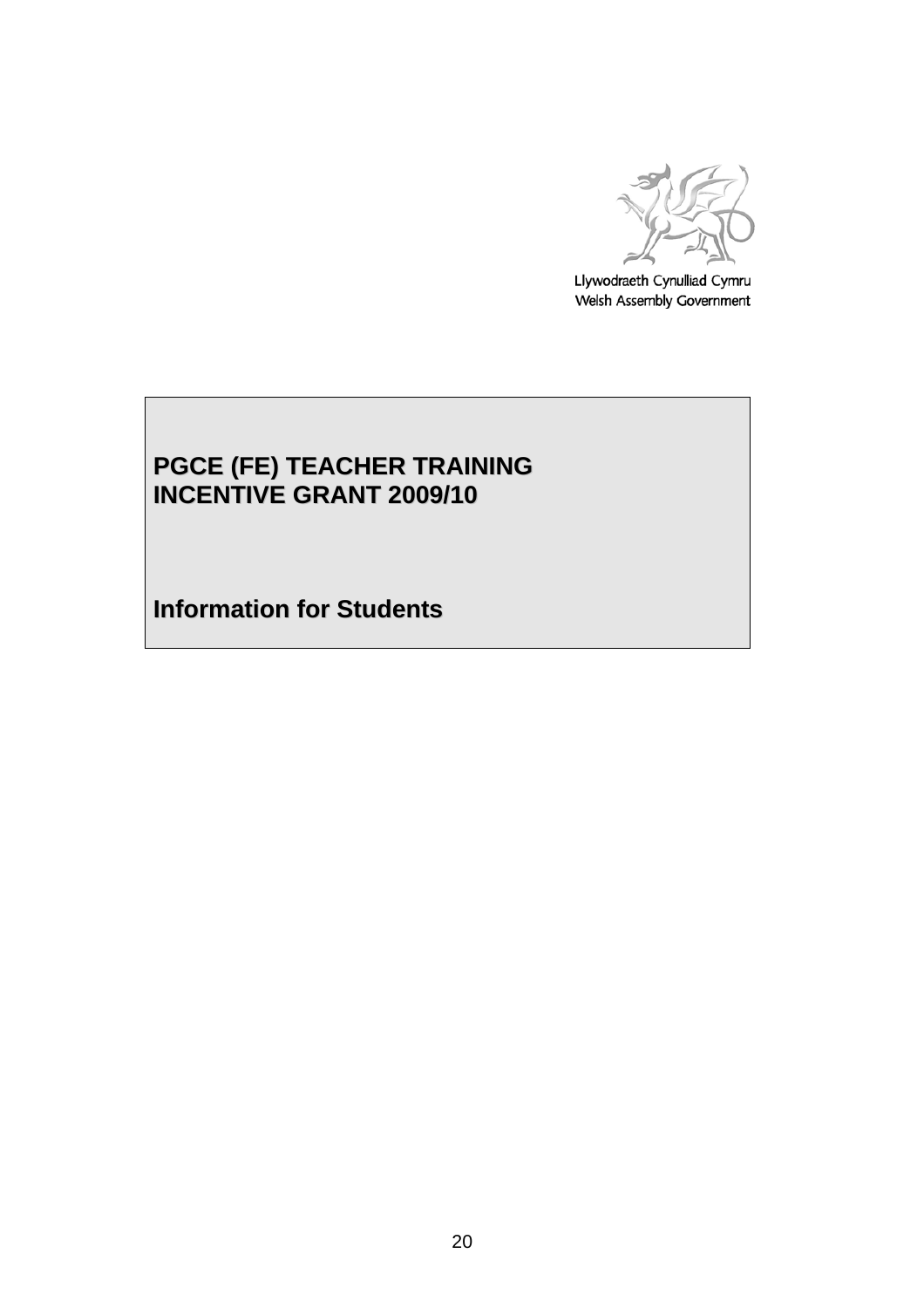# **PGCE (FE) Teacher Training Incentive Grant 2009/10**

# **Information for Students**

# **Eligibility**

# **Who is eligible?**

Graduates satisfying residency requirements who start a full-time pre-service PGCE (FE) course between September 2009 and August 2010 at a higher education institution (university or associated college) in Wales*.* Residency requirements for the grant follow those used by institutions to determine students' fee status, as set out in the relevant regulations. Students must, on entry to the course, hold a first degree of a United Kingdom higher education institution or equivalent qualification.

# **Who is not eligible?**

 $\overline{a}$ 

As well as students who do not satisfy the residency requirements set out in the relevant regulations, the following are not eligible to receive the grant:-

- Anyone who is not ordinarily resident in a country in the European Economic Area<sup>‡</sup> or Switzerland.
- Students who completed a course of initial teacher training at further education level before 1 September 2009.
- Students taking a non-postgraduate Certificate in Education (FE).
- PGCE (FE) students who do not hold a degree on starting the course.
- PGCE (FE) students who study on in-service courses.
- PGCE (FE) students who study part-time.
- Anyone who already holds Qualified Teacher Status.
- Anyone employed to teach at any further education college or other education institution in any capacity.
- Anyone who leaves a PGCE (FE) course anytime between September 2009 and August 2010 (payment of the grant must stop but payments already made are not affected, subject to the provisions of section 7 of "PGCE (FE) Teacher Training Incentive Grant in Wales 2009/10: Guidance Notes").

# **What about students starting a PGCE (FE) in September 2010?**

The training incentives described here apply to eligible PGCE (FE) students in the academic year 2009/10. Announcements about funding for future years will be made separately in due course.

<sup>‡</sup> The European Economic Area comprises the member states of the European Union and Norway, Iceland and Liechtenstein.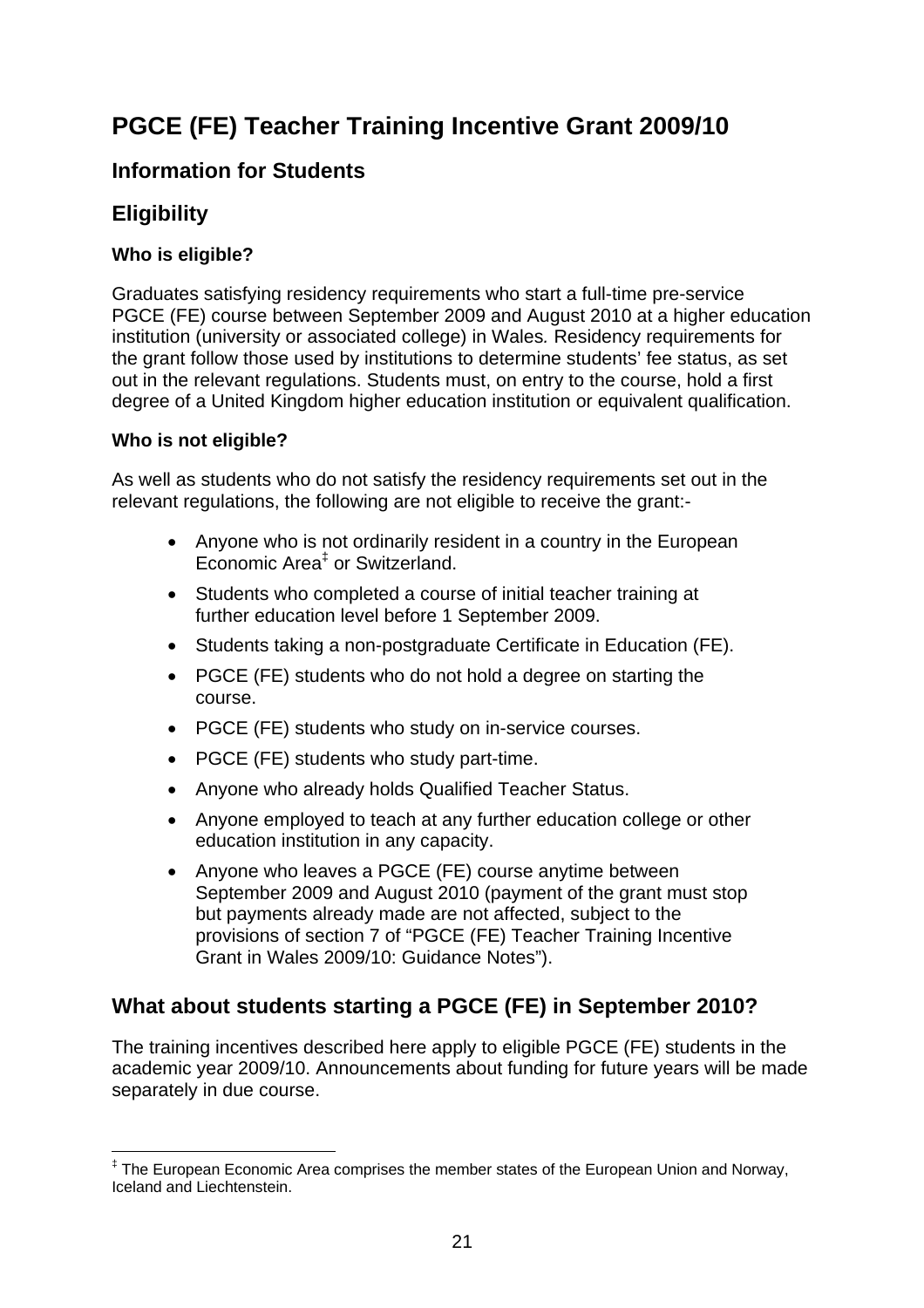# **Are all overseas students eligible?**

No. In normal circumstances only students from the UK, other European Economic Area countries or Switzerland will be eligible for the training grant.

#### **Are there upper or lower age limits for applicants?**

No.

#### **What if the provider (university or associated college) requires students to attend a further education institution before initial teacher training formally begins?**

Provided that the course formally starts after 31 August, they will be eligible for the training grant.

# **Financial Details**

## **How much will eligible students receive?**

Up to £6,000 during the academic year 2009/10 for those students who are not studying to be maths or science teachers. Those students who are training to be maths or science lecturers will be eligible for up to £7,000 during academic year 2009/10. The training grant is not means-tested.

#### **When?**

Students will receive eight instalments of £650 each, paid October 2009 to May 2010. The final (ninth) instalment of £800 is payable in June 2010. Those students who are training to be maths or science lecturers will receive eight instalments of £750 each, paid October 2009 to May 2010 with the final (ninth) instalment of £1000 payable in June 2010.

#### **How?**

Through the institution (university or associated college). The institution will claim the payments from the Welsh Assembly Government.

# **Related Financial Queries**

#### **What will be the effect of the training grant on fees?**

The training grant will not affect any student support which is available to home and EU students in relation to tuition fees.

#### **Is the training grant taxable?**

Our understanding is that the training grant is not taxable for full-time students. However, students should speak to the Inland Revenue for advice about their individual position.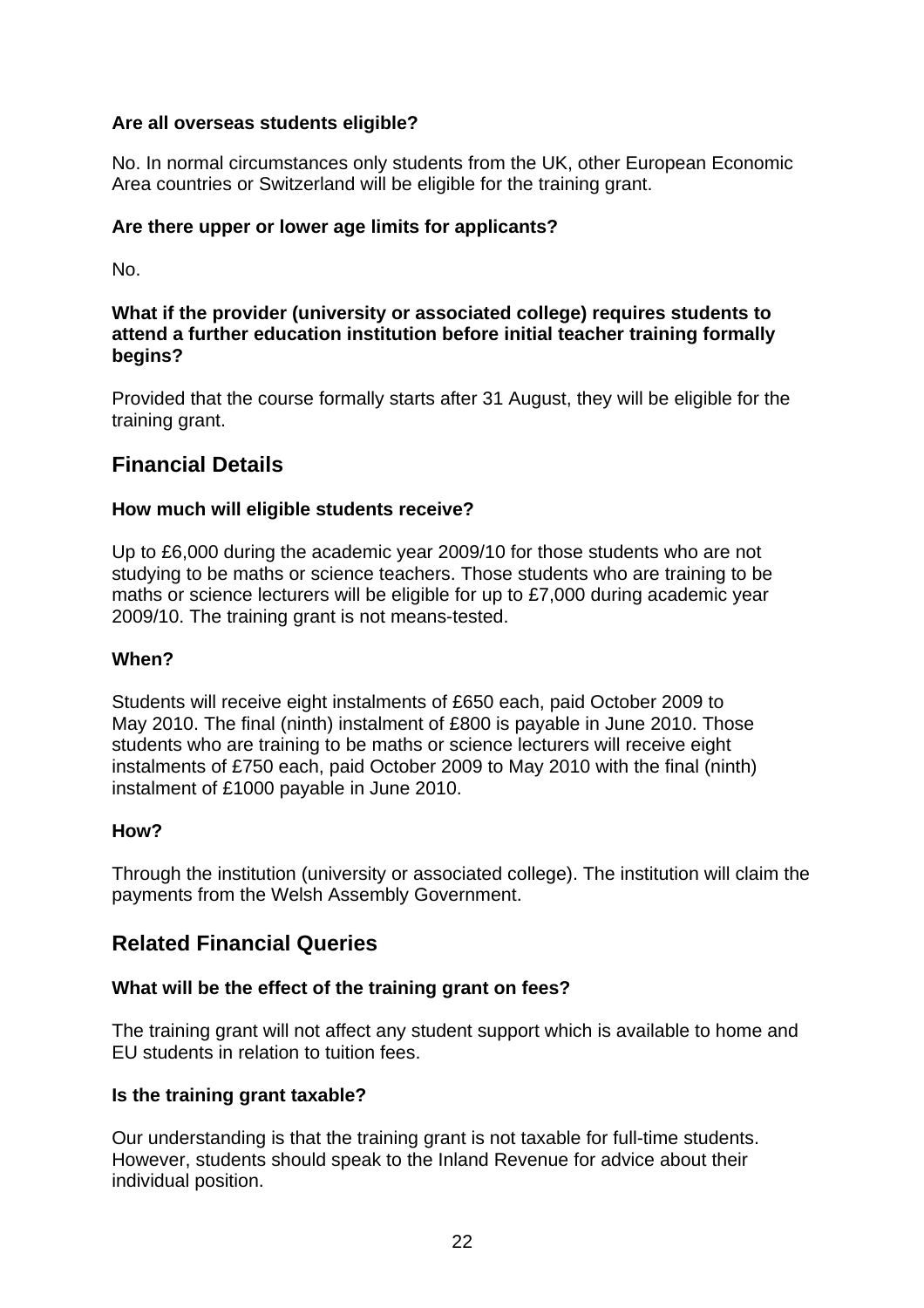# **Is National Insurance payable on the grant?**

No.

# **What will be the effect of the training grant on student loans?**

The intention is that receipt of the training grant should not reduce a student's entitlement to student support in the academic year 2009/10.

## **What will be the effect of the training grant on benefits?**

There is no hard and fast rule. It will depend on what sort of income is taken into account in assessing entitlement to the particular benefit in question. The Department for Work and Pensions or your local Jobcentre can provide further advice.

## **Will the training grant trigger student loan repayments?**

Normally not while you are in full-time training. But loan repayments may be triggered if you are earning a salary, as in any other job, that is high enough to trigger repayments.

## **Are there any circumstances where I might have to repay the training grant?**

The Welsh Assembly Government has powers to recover grants paid. They have discretion about whether to exercise those powers and will consider all cases on their merits. Cases where these powers might be exercised could include situations where:

- the recipient has provided in, or in connection with, his or her application for grant information which is false or materially misleading; or
- after receiving an instalment of the grant the recipient fails to meet any eligibility criteria adopted by the Welsh Assembly Government in relation to a subsequent instalment; or
- there is firm evidence that the recipient had never intended to complete the course or, having completed it, to enter teaching.

#### **What if someone qualifies and then does not enter teaching?**

Unless the circumstances set out above apply they will not have to repay any training grant they have received.

# **Eligibility for trainees who re-start a course**

#### **What about people who drop out of training?**

The grant will stop as soon as they leave the course. They will not have to repay any grant unless the circumstances set out above apply. However, if they re-enter initial teacher training later in Wales, their training grant for that course (if they are